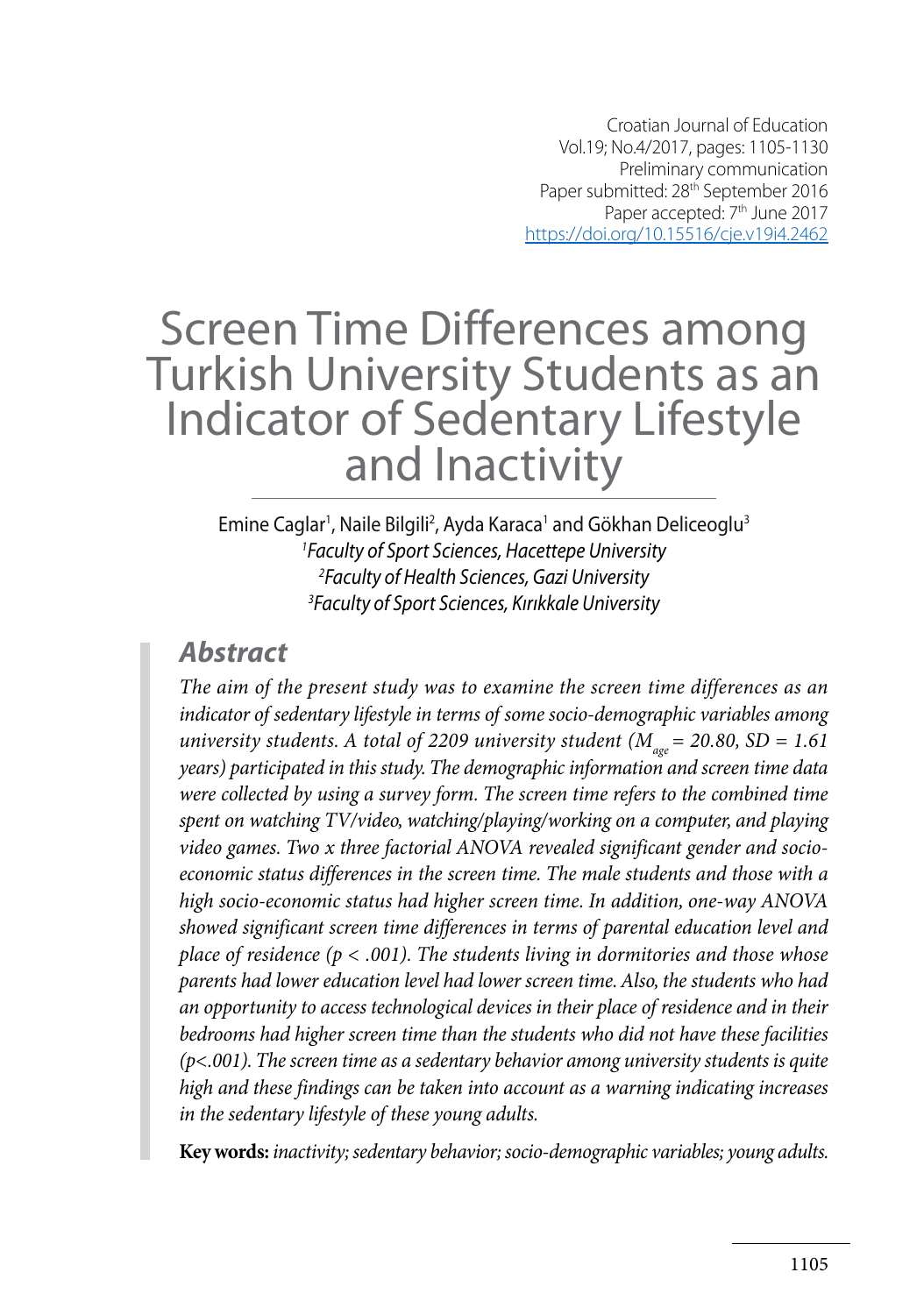## **Introduction**

Various health risks associated with sedentary behavior as an indicator of inactivity have been reported in the literature. For example, many studies showed that there is a relationship between the sedentary behavior (involving prolonged sitting time) and the risk of obesity, diseases such as type 2 diabetes, cardiovascular diseases (CVD), some cancer types, etc. (Proper, Singh, van Mechelen, & Chinapaw, 2011; Rezende, Lopes, Rey-Lo´pez, Matsudo, & Luiz, 2014; Van Dyck et al., 2011). Using systematic reviews and primary studies in them, Biddle et al. (2016) reported some evidence for sedentary behavior, being causally associated with all-cause mortality. In addition, Dunstan et al. (2010) claimed that television viewing time was associated with an increased risk of all-cause and CVD mortality. These harmful relationships have been demonstrated independently of the physical activity level, and besides the studies analyzing the total sitting time, these relationships also have been defined in the longitudinal and crosssectional studies examining specific behaviors, such as watching television (TV), other screen-based entertainments, and time spent sitting in cars (Grontved & Hu, 2011; Thorp, Owen, Neuhaus, & Dunstan, 2011; Van Dyck et al., 2011). The relations between cognitive functions and inactivity have also been investigated. Hoang et al. (2016) examined the correlation between the long-term patterns of physical activity and television watching time during young adulthood with cognitive functions in midlife. They found that low levels of physical activity and high levels of television viewing time during young to mid-adulthood were associated with worse cognitive performance in midlife. Participants with the least active patterns of behavior (i.e., both low physical activity and high television watching time) were the most likely to have poor cognitive functions.

The sedentary behavior, which is associated with various diseases, refers to the activities that do not increase energy expenditure above the resting level, and it includes the activities, such as sleeping, sitting, lying down, watching TV and other screen-based entertainments. Functionally, sedentary behavior consists of the activities including the energy expenditure at the level of 1.0-1.5 metabolic equivalent units (METs) (Pate, O'Neill, & Lobelo, 2008). Watching TV and engaging in the screen-based entertainments included in sedentary behaviors in the leisure time gradually show increases (Proper et al., 2011), and the screen time is often studied as an indicator of inactivity (Marshall, Gorely, & Biddle, 2006). Watching TV as a part of the screen time in developed countries, such as the United States and Australia, is considered as the major leisure time sedentary behavior (Raynor, Phelan, Hill, & Wing, 2006; Tremblay, LeBlanc, Kho, Saunders, Larouche, Colley, Goldfield, & Gorber, 2011). The development of modern technology increases the availability of devices such as TV, computer, DVD, etc. and brings along an increase in time spent sitting. The studies have emphasized that increasing participation in physical activity as well as decreasing the time spent on sedentary behaviors will be important for reducing the prevalence of overweight and obesity or at least for preventing the weight gain (Salmon, Bauman, Crawford, Timperio, & Owen, 2011;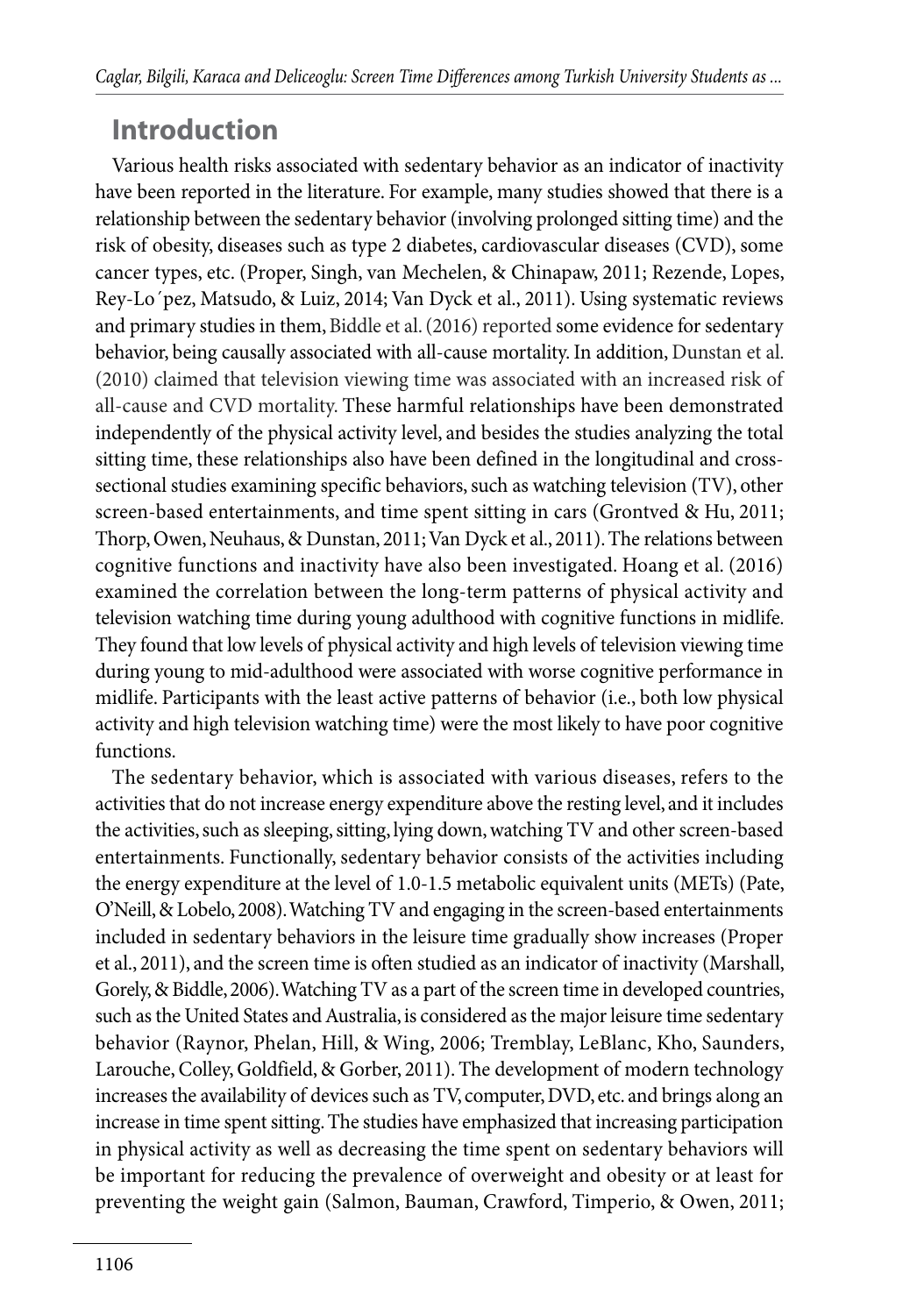Van Dyck et al., 2011). Identifying the environmental and socio-demographic factors that may be effective in the screen time can play an important role in determining precautions to be taken to reduce the screen time. Indeed, Owen, Healy, Matthews, and Dunstan (2010) provided a research framework for the sedentary behavior studies in their review related to "too much sitting"; they stated that the first three framework stages consist of determining a relationship between the sedentary behavior and the health outcomes, measuring the sedentary behavior and characterizing the variations and prevalence of sedentary behavior according to populations. They have reported that evidence within the first stage has strengthened rapidly during the past ten years, while the second and third stages have had modest evidence base. The next two stages comprise of identifying the determinants of sedentary behavior, and developing and testing interventions towards the sedentary behavior. They stated that these two stages have limited evidence base. In addition, Owen et al. (2010) reported that these stages were the areas less examined among adults. In the studies on children and adolescents, it has been found that access to TV and computer, low socio-economic level and being male were related to the increase of children's screen time (Totland, Bjelland, Lien, Bergh, Gebremariam, Grydeland, Ommundsen, & Andersen, 2013). As far as these authors are concerned, there are no studies that have examined the screen time of young adults in terms of environmental and socio-demographic factors determining the screen time. Analyzing the screen time, one of the factors which determine the inactivity level of young people in this period, that is the pre-stage of adulthood, will provide significant contributions in terms of taking precautions. Country-level baseline information on the determinants of screen time is required for policy makers, public health practitioners and researchers to be able to develop policies and programs for reducing the physical inactivity. Therefore, this research was performed for the purpose of determining the screen time of university students as an indicator of sedentary lifestyles, along with analyzing screen time differences in terms of some socio-demographic variables (gender, economic status, parental education level, opportunity to access technology, etc.).

## **Related Works**

In a number of European countries, on average, 40% of daily free time is spent on watching TV. The same can be said about 50% of daily free time in Australia. These averages correspond to approximately 3.5 to 4 hours as daily TV watching time. This period corresponds to 5 hours in the United States (Grontved & Hu, 2011). In a review, Biddle et al. (2017) reported that adults in the USA were sedentary on average between 7.2 and 9.5 hours per day, as measured by an accelerometer in large-scale studies. This sedentary behavior includes various activities, such as watching TV in the leisure time, doing sedentary office work, and sitting in motorized means of transport, etc. Considering university students, Fountaine, Liguori, Mozumdar, and Schuna (2011) found, on average, that the US college students dedicated 144.60 minutes per day to screen-based activities, with 61.26 minutes spent on watching television. In their study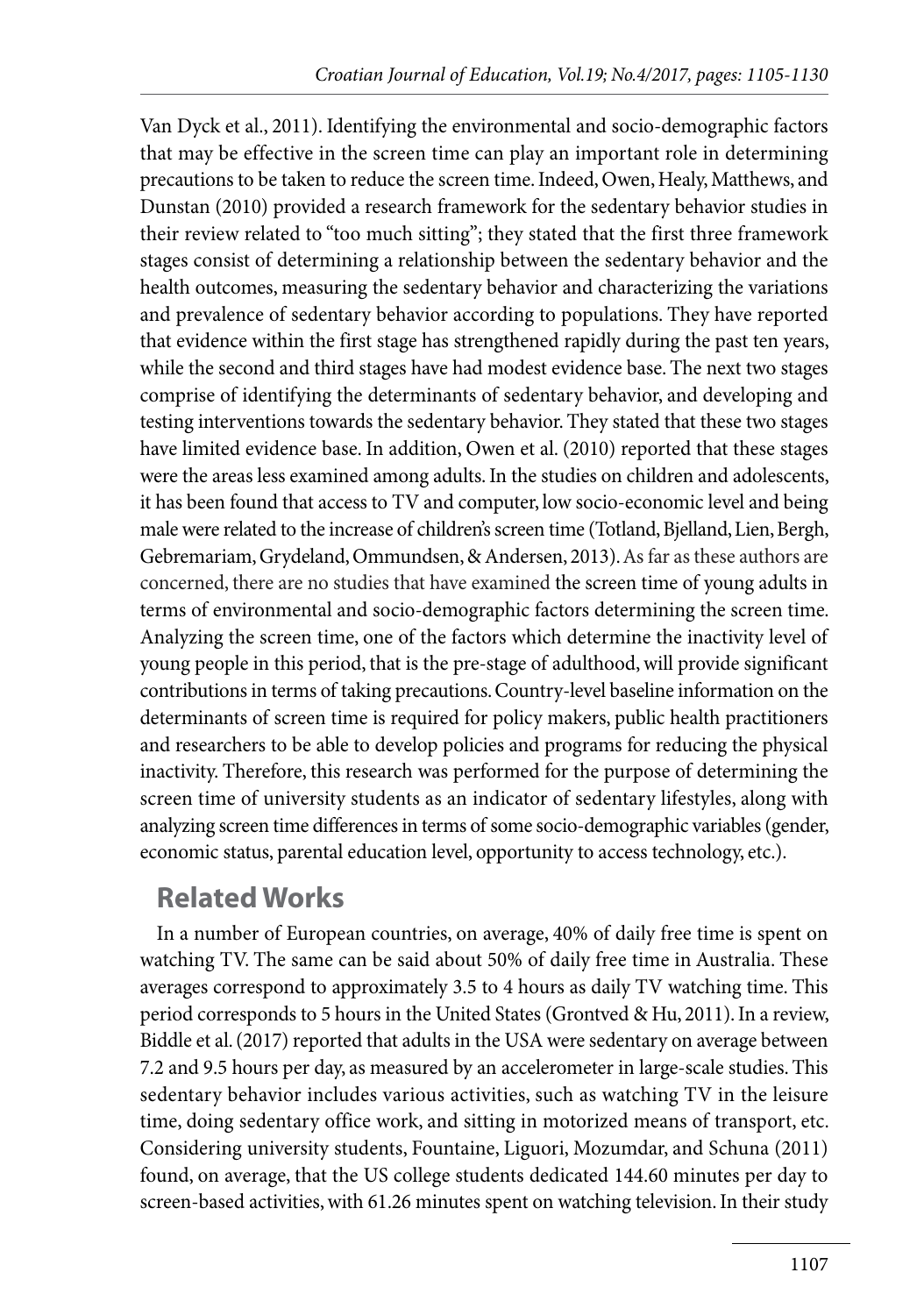on the participation of the US college students in video games, Ogletree and Drake (2007) reported that male university students were significantly more likely to play video games when compared to female university students.

Rouse and Biddle (2010) examined the physical activity and sedentary behavior patterns of British university students. Their findings revealed that university students spent eight hours per day on sedentary activities, such as studying, watching television, gaming, doing computer activities, sitting and talking, shopping and hanging out. They found that "TV watching" was the most prevalent behavior after "studying". They reported that both genders had a similar pattern of spending sedentary time on technology  $[M = 134 \text{ (male)} \text{ vs } 135.4 \text{ min/day (female)}]$ , but they found significant gender differences with reference to computer game playing, in which male university students spent more time than female students.

Peltzer, Pengpid, and Apidechkul (2014) studied the intensive Internet use among Thai university students and they reported that students spent on average 5.3 hours per day on the Internet, and 35.3% of them were engaged in the intensive Internet use (6 or more hours per day). They found a correlation between the sedentary lifestyle (sitting for at least 6 hours per day) and the intensive Internet use.

Deliens, Deforche, De Bourdeaudhuij, and Clarys (2015) identified the determinants of physical activity and sedentary behavior in Belgian university students, who reported that both physical and sedentary activities were influenced by individual factors (e.g. perceived enjoyment, self-discipline, time and convenience), their social networks (e.g. (lack of) parental control, modelling, social support), physical environment (e.g. availability and accessibility, travel time/distance, prices), and macro environment (e.g. media and advertising). Availability and accessibility of sports lessons and facilities as well as those of TVs or computers were found to influence the physical and sedentary activities of university students.

In terms of a socio-economic status, the screen time research findings vary depending on countries. For example, Mielke, da Silva, Owen, and Hallal (2014) examined the sedentary behaviors of Brazilian adults by life domain. They found that men, younger adults, those with higher education level and from the wealthiest socio-economic groups had higher overall sedentary scores. TV time was higher in women, older adults and among those with low education level and socio-economic position. Computer use at home was more frequent among young adults and those from high socio-economic groups. In the study on Scottish adults, Stamatakis, Hillsdon, Mishra, Hamer, and Marmot (2009) found that adults exposed to poorer socio-economic circumstances spent more time on the screen-based entertainment forms.

## **Methods** *Participants*

The convenience sampling method was used to recruit the participants. A total of 2209 university students ( $M_{\text{age}} = 20.80$ , SD = 1.61 years), 1034 male ( $M_{\text{age}} = 21.00$ , SD = 1.68 years) and 1175 female students ( $M_{\text{age}}$  = 20.63, SD = 1.52 years) from two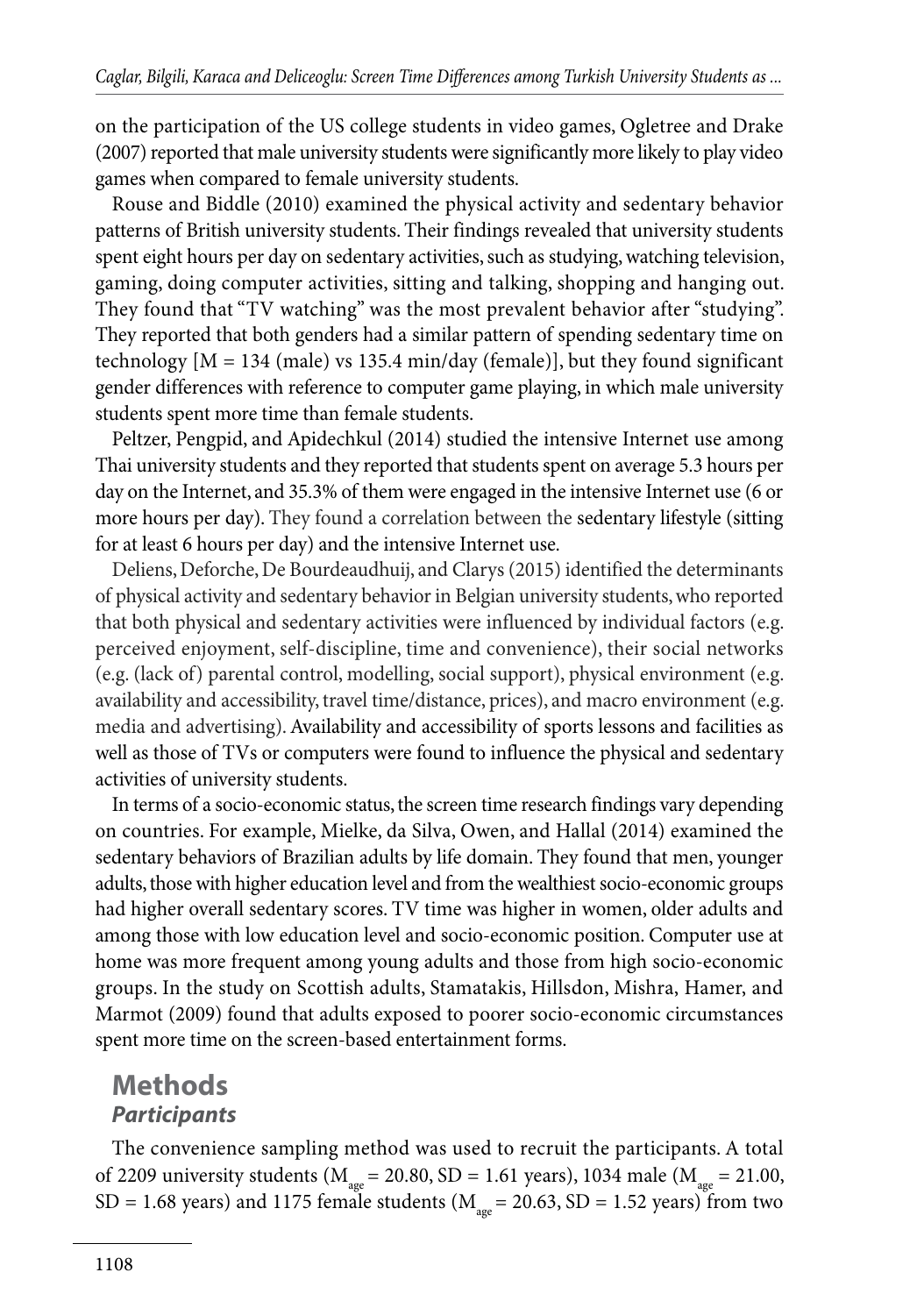state universities voluntarily participated in this study. The permission to conduct the study was obtained from the administrative bodies of the universities and met the ethical requirements for conducting research with the adult participants in Turkey. The informed consent form was obtained from each student.

#### *Instruments*

#### **Screen Time Survey Form**

Demographic information and screen time data were collected by using a survey form, developed by the researchers. The survey form included the questions considering the individual daily time for watching TV/video, using a computer and the Internet, gender, age, parental education level, residence type, technological opportunities in his/her residence, and whether s/he has a room at home where s/he lives with his/her family. The parental education level was categorized into four groups according to the students' responses: (1) primary school and lower; (2) middle school; (3) high school; and (4) university and higher.

Screen time (hours/week) referred to the sum of weekly time spent on watching TV/ video, using computer and playing video games.

#### **Family Affluence Scale II**

The Family Affluence Scale (FAS) was used in order to determine the students' economic status. The scale was developed within the Health Behavior in School-Aged Children (HBSC) project, conducted by the World Health Organization in 1997 (Currie, Elton, Todd, & Platt, 1997). The given scale was revised within the same project in 2001- 2002, as FAS II (Boyce & Dallago, 2004). The revised form (FAS II) was used in this study. FAS II includes four items questioning the family affluence in terms of having a car and a separate room, having an opportunity to take a vacation regularly, and identifying the number of computers at home. It has a composite score ranging from 0 to 9. Boyce and Dallago (2004) suggested the categories to divide the composite score into low affluence (0-2), middle affluence (3-5) and high affluence (6-9). The validity of FAS II was examined by combining it with the Socioeconomic Status Scale (Bacanlı, 1997) in separate sample of university students ( $n = 50$ ). The Pearson correlation coefficient was used to examine a relationship between the FAS II and the Socioeconomic Status Scale. It was determined that the scale validity was at the acceptable level  $(r = .74, p < .05)$ .

#### *Data Collection*

The survey form and the FAS II were administered to the students in the classroom with the self-report method. The researchers provided visual and verbal information about how to fill in the survey, and the survey was completed anonymously.

#### *Data Analysis*

Besides descriptive statistics, one-way ANOVA, factorial ANOVA and t-test were performed to test the screen time differences in terms of socio-demographic variables. The Tukey HSD test was used for post-hoc comparisons.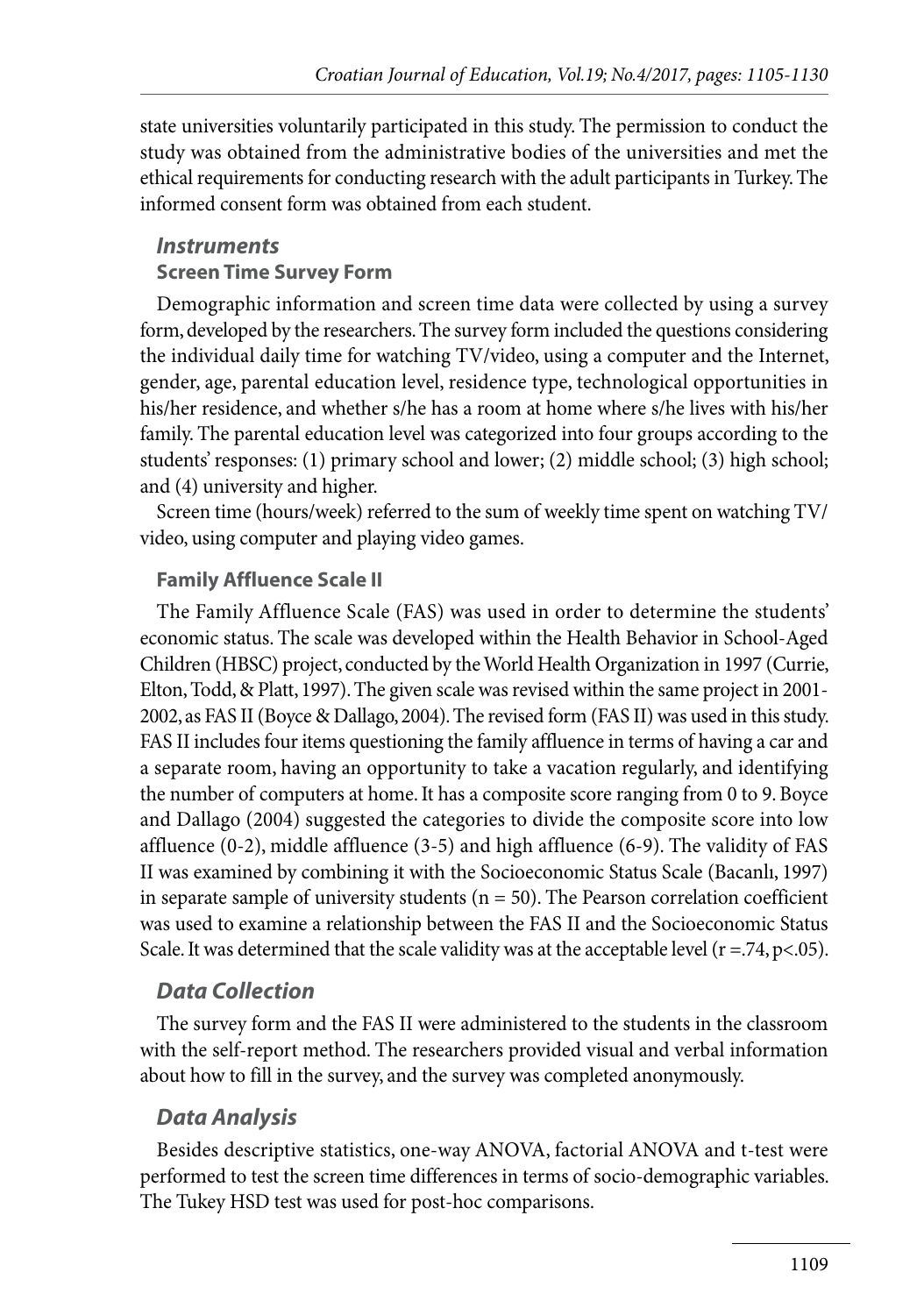## **Results**

The mean of the total screen time obtained from the university students was found to be 4.33 hours/day. The descriptive statistics related to the screen time (watching TV/ video, playing video games and using computers) on weekdays and over the weekend are presented in Table 1. The screen time was longer on weekdays than it was at the weekend for both genders.

#### Table 1 *Descriptive statistics of the weekday and weekend screen time (hours/week) of the students* Female  $(n = 1175)$ Male  $(n = 1034)$ M SD M SD Weekday TV/video 8.95 8.21 13.06 10.95 Computer 8.00 8.18 11.83 10.37 Weekend TV/video 4.15 4.05 6.34 6.02 Computer 3.56 3.78 5.60 5.26 Total week TV/video 13.10 11.02 19.40 15.64 Computer 11.57 10.55 17.44 14.23

Figure 1 shows descriptive statistics regarding the screen time according to the students' gender and economic status.



*Figure 1***.** The average screen time of the students with regard to gender and economic status (ES)

Two (gender) x three (economic status) factorial ANOVA results showed significant gender (*F*<sub>(1,2153)</sub> = 132.28; eta<sup>2</sup> = 0.06; *p*<.001) and economic status (*F*<sub>(2,2153)</sub> = 50.20;  $eta^2 = 0.05$ ;  $p<0.01$ ) differences in the screen time. The male students had higher screen time than female students (see Figure 1). Post-hoc comparisons using the Tukey HSD test indicated that the screen time in the three economic status (ES) categories was significantly different from each other. The means analysis reveals that the students with a high ES had the highest screen time, while the students with a low ES had the lowest screen time (see Figure 1).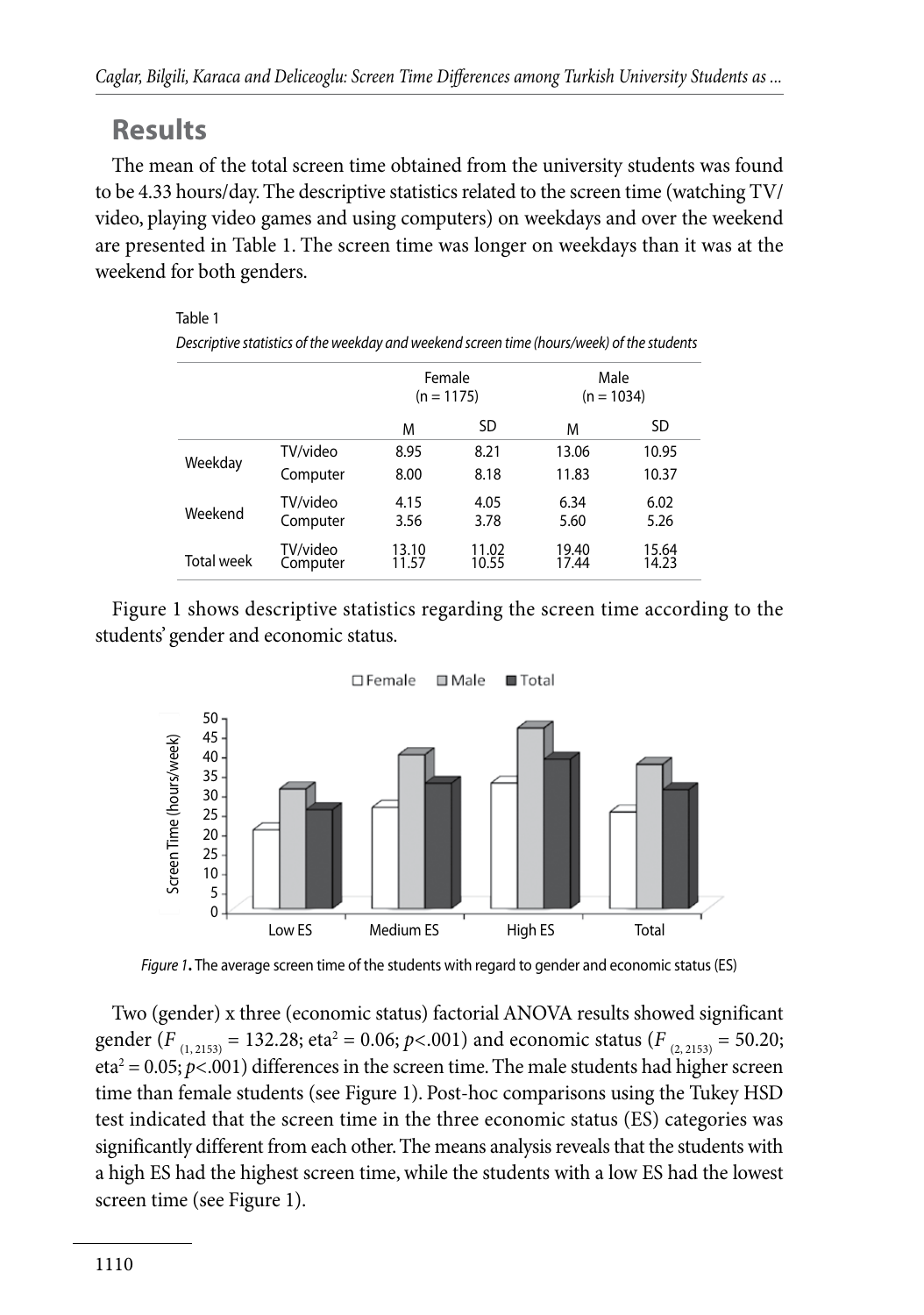|                          | Screen Time |       |       |                |      |  |
|--------------------------|-------------|-------|-------|----------------|------|--|
|                          | n           | M     | SD    | F              | р    |  |
| Mother's education level |             |       |       | F.<br>(3.2165) |      |  |
| Primary school and lower | 1235        | 27.90 | 20.95 |                |      |  |
| Middle school            | 372         | 32.39 | 21.06 |                | .001 |  |
| High school              | 428         | 35.06 | 23.56 | 14.66          |      |  |
| University and higher    | 134         | 33.98 | 19.28 |                |      |  |
| Father's education level |             |       |       | $F_{(3,2185)}$ |      |  |
| Primary school and lower | 707         | 27.07 | 20.31 |                |      |  |
| Middle school            | 385         | 29.42 | 20.35 | 11.42          | .001 |  |
| High school              | 630         | 32.21 | 21.88 |                |      |  |
| University and higher    | 467         | 33.86 | 23,55 |                |      |  |

#### Table 2

Table 3

*The screen time (hours/week) of the students according to their parental education level*

One-way ANOVA revealed significant screen time differences in terms of parental education level  $(p< 0.001)$ . Post-hoc comparisons using Tukey HSD test indicated that the mean screen time of the students whose parental education level was at the primary school and lower, significantly differed from those in other categories. Their screen time was lower than the other ones (Table 2).

Also, one-way ANOVA showed significant screen time differences according to the type of students' residence (*p*<.001). Post-hoc comparisons indicated that the difference was derived from the screen time of the students living in dormitories and those living with their families at home. The students living in the state dormitories had lower screen time, while those staying with their families had higher screen time than their counterparts (Table 3).

| The screen time (hours/week) of the students according to their residence type |     |             |           |                |      |  |  |  |
|--------------------------------------------------------------------------------|-----|-------------|-----------|----------------|------|--|--|--|
|                                                                                |     | Screen time |           |                |      |  |  |  |
|                                                                                | n   | м           | <b>SD</b> | $F_{(3,2095)}$ | р    |  |  |  |
| State dormitories                                                              | 501 | 23.17       | 18.51     | 30.73          |      |  |  |  |
| Private dormitories                                                            | 275 | 30.45       | 20.23     |                | .001 |  |  |  |
| Sharing a flat with friends                                                    | 721 | 31.02       | 23.07     |                |      |  |  |  |
| Living with family at home                                                     | 602 | 35.37       | 21.25     |                |      |  |  |  |

*The screen time (hours/week) of the students according to their residence type*

In addition, t-test revealed significant screen time differences with regard to the availability of TV, computer and the Internet access in residences. It was found that the students having an access to the TV ( $p<0.01$ ), the computer ( $p<0.01$ ) and the Internet (*p*<.001) had higher screen time than those not having this opportunity (Table 4).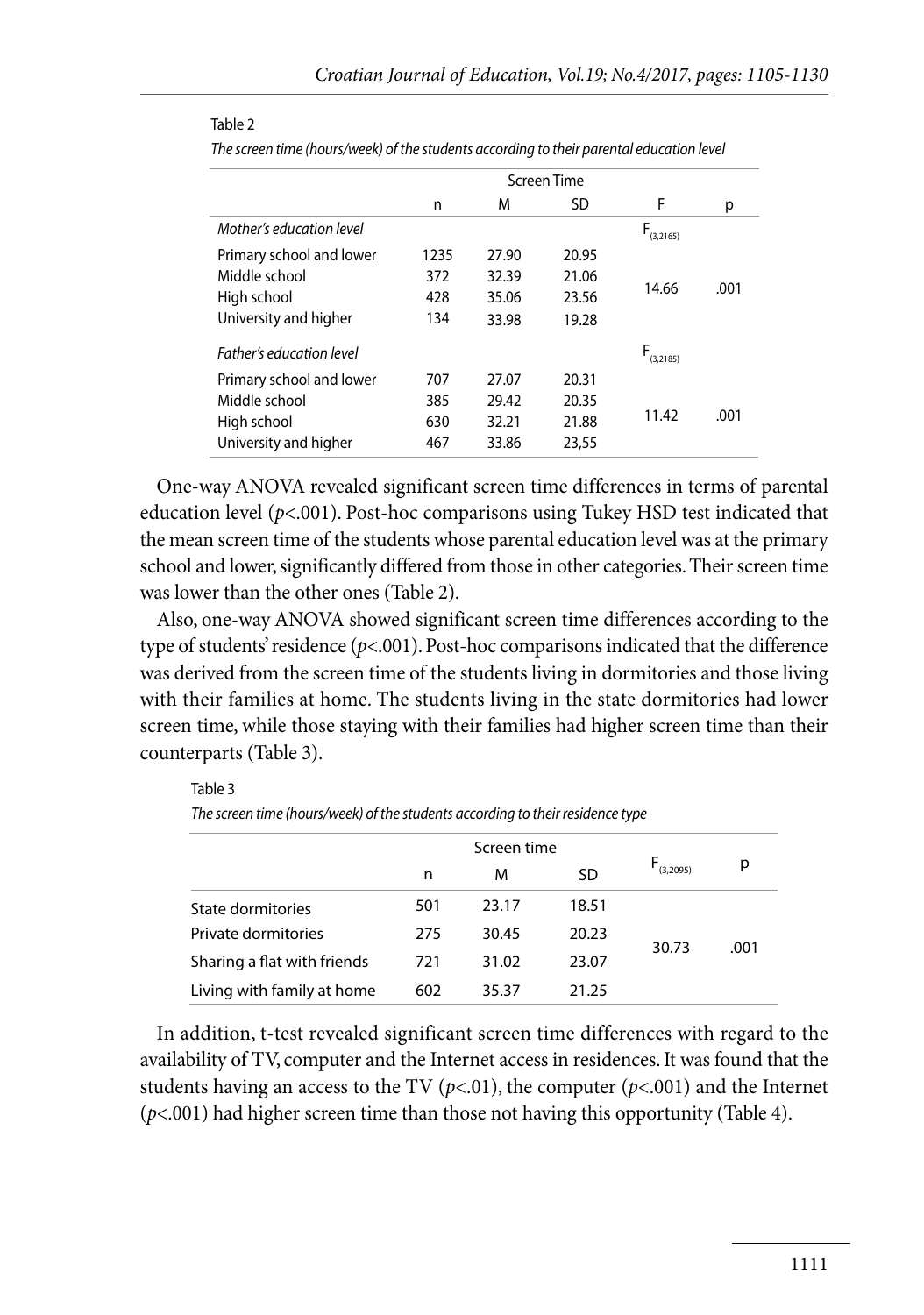#### Table 4

| The screen time (hours/week) of the students with regard to the availability of TV, computer and the Internet |
|---------------------------------------------------------------------------------------------------------------|
| access in their residence                                                                                     |

|                  | Available |       |       | None |       |       |           |
|------------------|-----------|-------|-------|------|-------|-------|-----------|
|                  | n         | M     | SD    | n    | M     | SD    | t         |
| In the residence |           |       |       |      |       |       |           |
| TV               | 1584      | 31.28 | 21.30 | 625  | 28.09 | 22.25 | $-3.13*$  |
| Computer         | 1451      | 32.09 | 21.56 | 633  | 28.01 | 21.87 | $-3.95**$ |
| Internet         | 1183      | 33.19 | 21.84 | 1026 | 27.13 | 20.90 | $-6.63**$ |

 $*$ p <.01,  $*$  $*$ p <.001

Furthermore, there were significant screen time differences regarding the students having their own rooms at home where they live with their families and having access to the TV, the computer and the Internet in their own rooms  $(p<.001)$ . The students having these opportunities had higher screen time than those not having such opportunities (Table 5).

#### Table 5

*The screen time (hours/week) of the students according to the availability of own bedroom at home where they lived with their families and those having access to TV, computer and the Internet in their rooms*

|                        |      | Available |       |      | None  |       |            |
|------------------------|------|-----------|-------|------|-------|-------|------------|
|                        | n    | м         | SD    | n    | M     | SD.   | t          |
| Own room               | 1692 | 32.10     | 21.94 | 501  | 24.74 | 19.59 | $-7.17**$  |
| In his/her own bedroom |      |           |       |      |       |       |            |
| TV                     | 543  | 36.67     | 24.18 | 1146 | 29.92 | 20.46 | $-5.62**$  |
| Computer               | 1319 | 34.38     | 22.45 | 373  | 24.02 | 17.81 | $-9.33**$  |
| Internet               | 993  | 36.55     | 23.02 | 699  | 25.78 | 18.56 | $-10.62**$ |

#### \*\*p <.001

#### Table 6

The screen time (hours/week) of the students according to the number of people in their families and the number of *computers at home*

|                                |      | Screen time |           |                |      |
|--------------------------------|------|-------------|-----------|----------------|------|
| Number of people in the family | n    | M           | <b>SD</b> | t              | р    |
| Four people and fewer          | 986  | 33.13       | 21.66     |                |      |
| More than four people          | 1223 | 28.15       | 21.33     | 5.41           | .001 |
| Number of computers at home    |      |             |           | $F_{(3,2197)}$ | р    |
| None                           | 253  | 19.55       | 16.97     |                |      |
| One                            | 1245 | 28.80       | 19.63     | 49.79          | .001 |
| Two                            | 578  | 37.30       | 23.95     |                |      |
| Three or more                  | 125  | 36.70       | 25.12     |                |      |

When examining the screen time according to the number of family members, it was found that the students having a family of four people and less had a significantly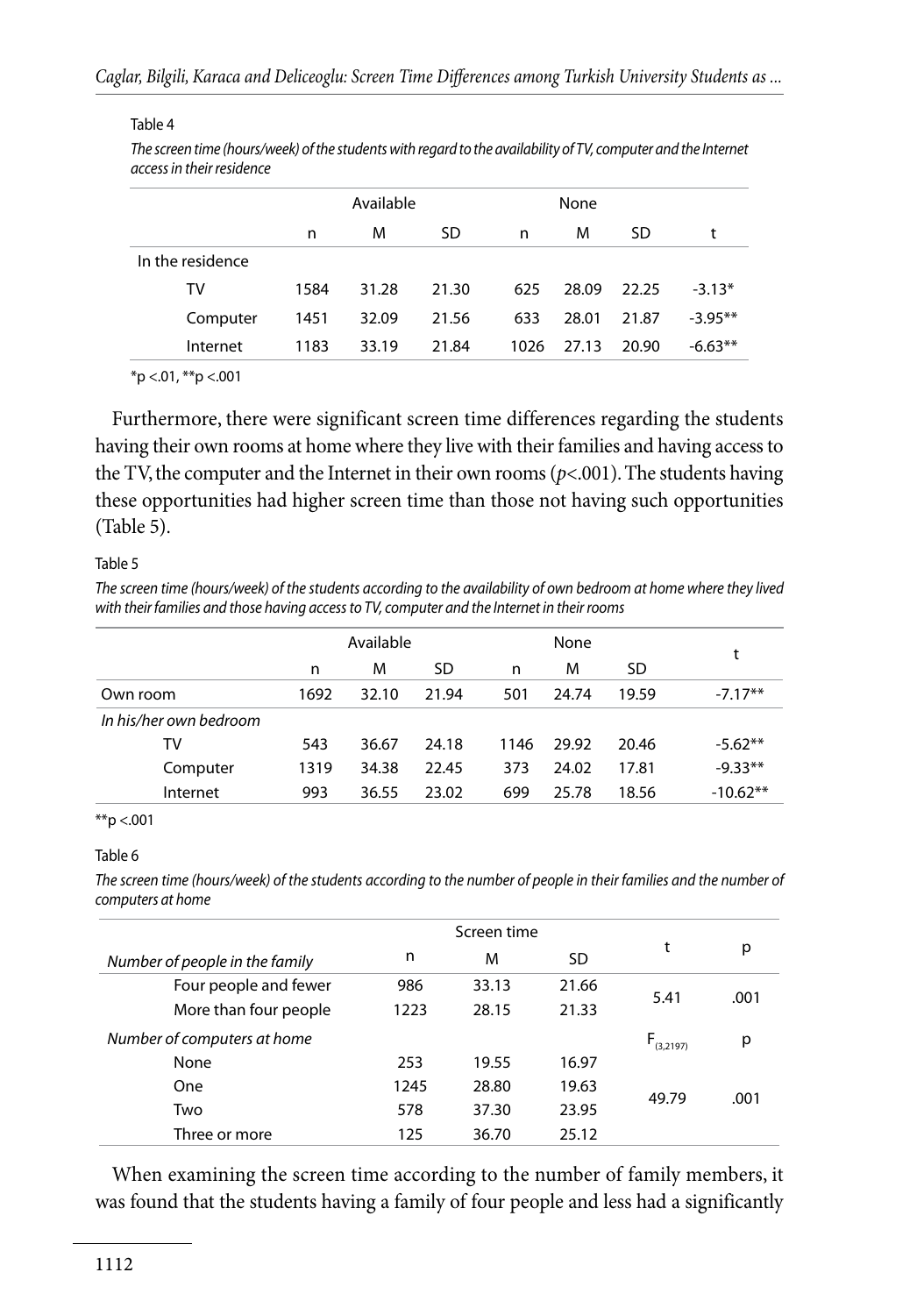higher screen time than those having a family of over four people (*p*<.001) (Table 6). Moreover, one-way ANOVA showed significant screen time differences with regard to the number of computers at home  $(p<.001)$ . Post-hoc comparisons indicated that the students not having any computer or having just one computer had lower screen time than those having two computers and even more (Table 6).

## **Discussion**

This study investigated the screen time differences as an indicator of sedentary lifestyle in terms of some socio-demographic variables (gender, economic status, parental education level, access to technology, etc.) among university students**.** It was found that the screen time as one of the major indicators of inactivity was quite high in university students. In addition, the overall sample had a longer screen time on weekdays than at the weekend. As previously mentioned, in various European countries, on average, 40% of daily free time, and 50% of that in Australia, are spent on watching TV. This corresponds to daily TV watching time of about 3.5 to 4.0 hours. In the United States, the average number of daily hours spent on TV watching is 5 (Grontved & Hu, 2011). Considering university students, the US university students averagely dedicate 2.41 hours per day to the screen time, with 61.26 minutes spent on watching television (Fountaine et al., 2011). Similarly, the sedentary technology time (watching television, playing computer games, and using a computer) of British students was 2.24 hours per day (Rouse & Biddle, 2010). The average screen time score (4.33 hours/day) of the students in the present study was much higher than in the cases of US and British students. However, the Turkish university students had a lower screen time than the Thai students who had averagely spent 5.3 hours per day on the Internet (Peltzer et al., 2014). There are no guidelines on the quantity of sedentary behavior patterns to prevent the health risk in adults. Besides, the sedentary behavior guidelines for children and adolescents recommend no more than 2 hours of the screen time per day. A similar suggestion for adults (i.e., no more than 2 hours per day of screen time) may be a practical starting point (Healy, Dunstan, Salmon, Shaw, Zimmet, & Owen, 2008). The screen time of the young adults in this study was thus far above the recommended level (4.33 hours per day for the overall sample). Considering screen time as one of the inactivity indicators, this situation increases the possible risk of health problems in adulthood, as it has been previously mentioned.

In the current study, the results indicated significant gender differences in the screen time. Male students were engaged in more screen media activities than female ones. Similarly, Fountaine et al. (2011) found that male university students reported significantly higher levels of the overall screen time and watching television than their female counterparts. Many studies (Iannotti, Janssen, Haug, Kololo, Annaheim, & Borraccino, 2009; Karaca, Çağlar, Bilgili, & Ayaz, 2011; Rideout, Foehr, & Roberts, 2010), carried out on adolescents, reported that boys had longer screen time than girls, with most of the difference coming from the time spent on playing console video and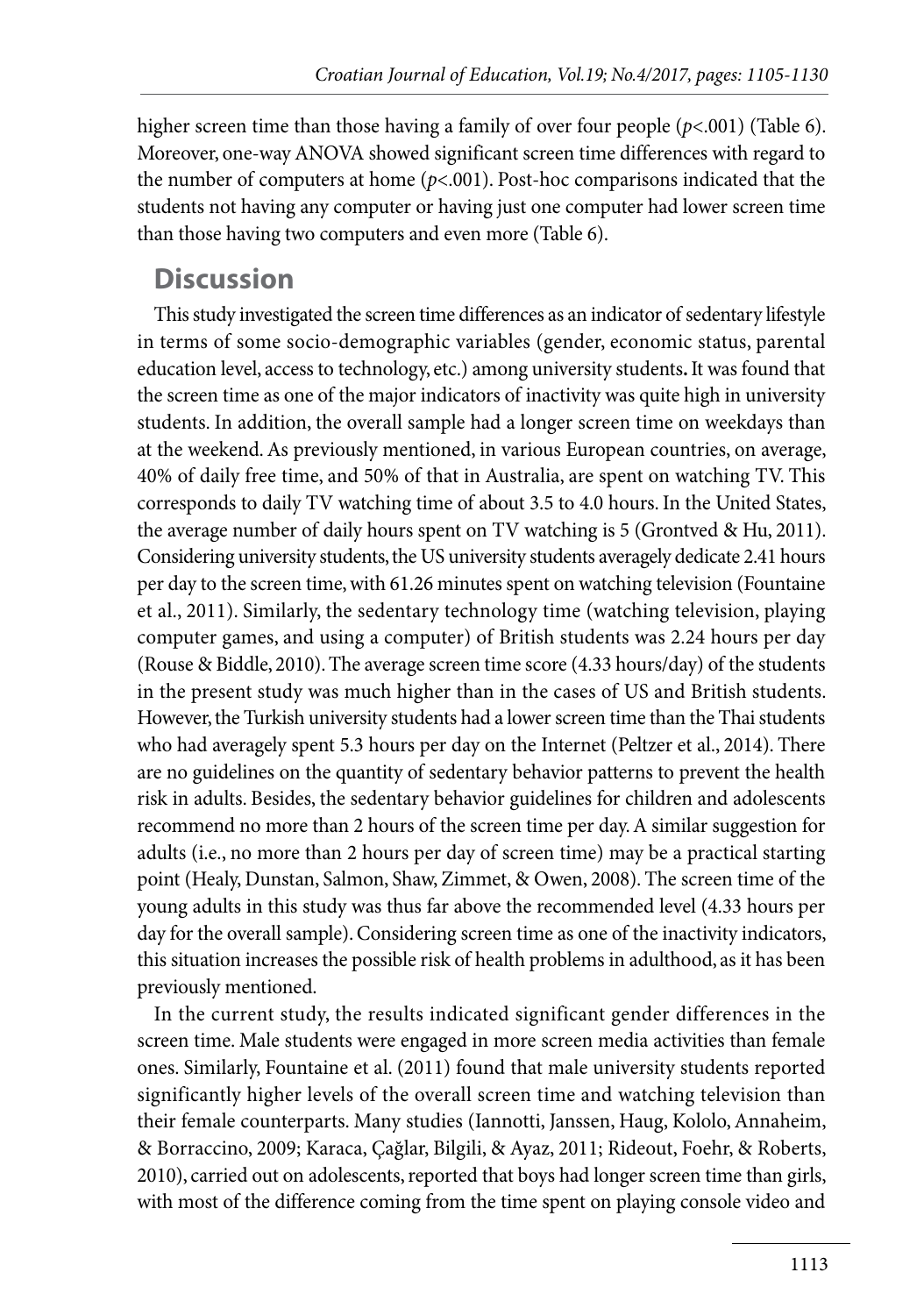computer games. To support this, Rouse and Biddle (2010) found that male university students spent more time on playing computer games than female students, which is similar to the findings from Ogletree and Drake's study on college students (2007). These gender differences may be a function of social influences and cultural factors. Female students living with their families may help their mothers with the housework, such as cooking, cleaning, etc., whereas male students may be more engaged in watching TV and playing computer or video games like their fathers do. Blair (1992) showed that the amount of housework done by each parent has a significant influence on the amount of housework done by the same-sex child (as cited in Cunningham, 2001). In Turkey, the housework is generally the responsibility of women, while men often have a passive or supportive role at home (Savaş-Gün, Pirtini, Çelik, & Başçı, 2008). For these reasons, male students, at least those living with their families, may have more free time and their screen time may be longer. On the other hand, the only reason for lower screen time in female students may not be housework. As stated in the study by Hager (2006), female students may prefer other sedentary behaviors, such as having a chat on the phone, doing homework and reading a book. Supporting this suggestion, Rouse and Biddle (2010) reported that female university students spent significantly more time "sitting and talking" as sedentary behaviors than male students. In addition, Fountaine et al. (2011) found that female university students reported significantly higher levels of time spent on doing homework when compared to their male peers.

In terms of economic status, the results showed that the students with a low economic status had lower screen time. In addition, the students having an opportunity to access the TV, the computer and the Internet in their residences, those having two or more computers at home, those living with their families, those having their own rooms in their family homes and those having their own TVs, computers and the Internet in their bedrooms had higher screen time when compared to those who did not have such opportunities. These findings are in line with the research results presented in the relevant literature. For example, Van Dyck et al. (2011) reported a positive relationship between the number of computers at home and the Internet use in free time. In the study of Brazilian adults, Mielke et al. (2014) reported that the computer use at home was more frequent among young adults and those from high socio-economic groups. Some studies (Ramirez, Norman, Rosenberg, Kerr, Saelens, Durant, & Sallis, 2011; Wethington, Pan, & Sherry, 2013), conducted on adolescents, stated that the presence of a TV or video game system in the bedroom was positively associated with the screen time. Similarly, other studies (de Jong, Visscher, HiraSing, Heymans, Seidel, & Renders, 2013; Tandon, Zhou, Sallis, Cain, Lawrence, & Saelens, 2012; Wethington et al., 2013) with children pointed out that some important determinants of watching TV are the number of TVs in the household and a TV in the child's bedroom. In the study of Belgian university students, Deliens et al. (2015) reported that the availability and accessibility of the TV or the computer were found to influence university students' sedentary activities. The findings in the present study might be explained by the students' socio-economic status since all these variables are related to the family incomes. The students with a high economic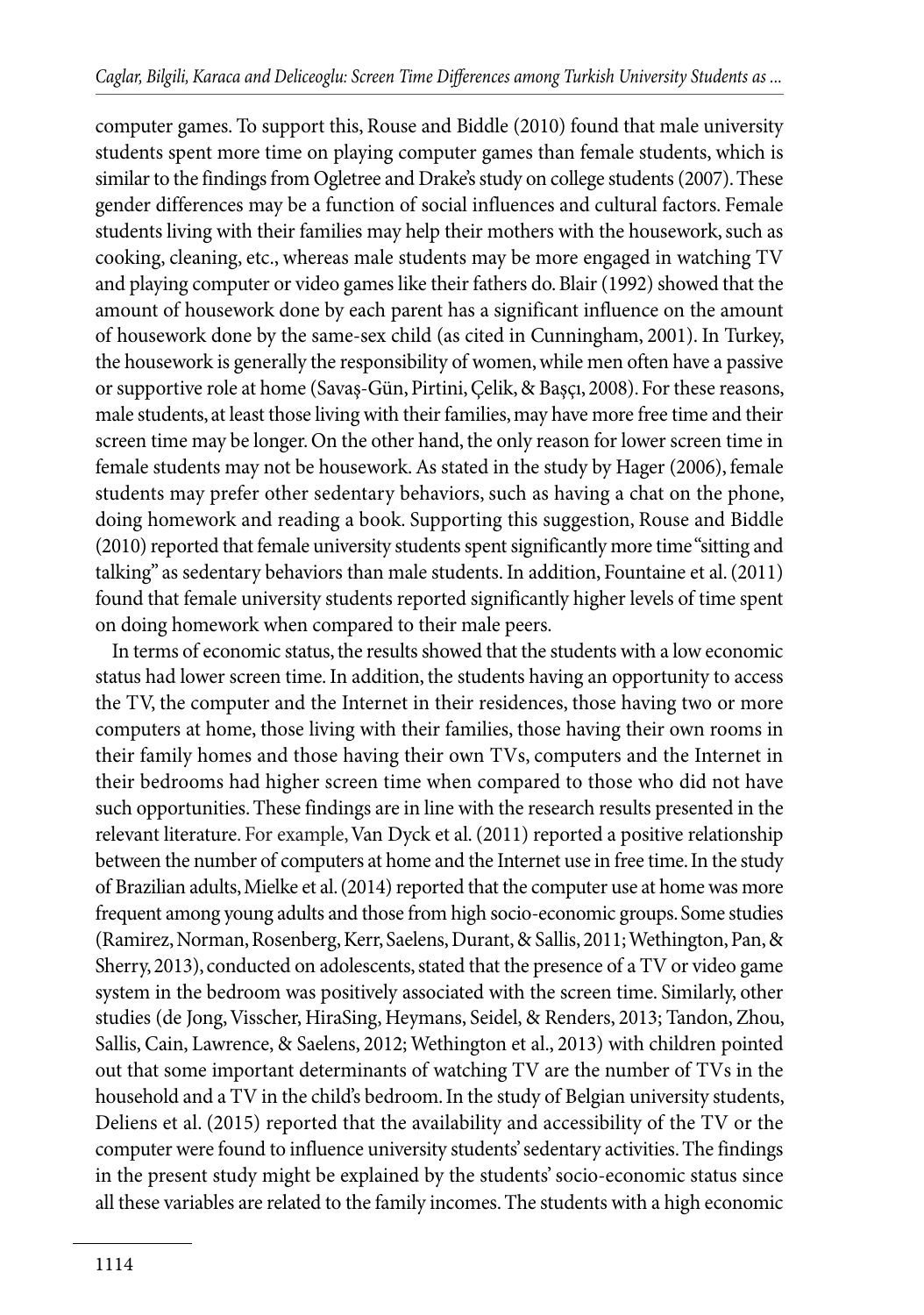status have such opportunities more than the others. Their access to technology, such as the Internet, is likely to be greater than in their counterparts. According to the World Bank data (2014), 98% of the people in Turkey have a TV at home (2005-2013 data), a computer is possessed by 52.9% (2013 data), and 46.3% of them use the Internet (2013 data). In the light of the given data, the students with a low economic status might have lower screen time because they do not have access to technology, e.g. personal computers, console video games etc., which could increase the screen time.

In the current study, the students whose parental education was at the primary school level and lower had significantly lower screen time. At lower education levels (for this study, primary school and lower) in Turkey, individuals are less likely to have sufficient income to afford, and therefore use, technological devices. In other words, this finding may be explained as a consequence of a lack of or limited access to technology. In contrast to this finding, some studies (Common Sense Media, 2013; Øverby, Klepp, & Bere, 2013) on children in the Western culture reported that the children whose parental education was at the university level and higher had lower screen time. Other studies conducted on adolescents found that the lower levels of parental education were associated with more time spent on watching TV (Babey, Hastert, & Wolstein, 2013). It was claimed that parents with a higher education level are more likely to follow health advice and behave in accordance with these guidelines (Øverby et al., 2013). Therefore, their children might have lower screen time. The remarkable viewpoint of the present study is that those having parents at higher education levels had also higher screen time. This finding may be taken as a warning related to raising parents' awareness of health risks that arise from the long screen time. Furthermore, university students should be made aware of the possible harmful effects of long screen time on health.

#### **Conclusions**

The present study indicates that the screen time-based sedentary behavior is quite high among university students in Turkey. Moreover, male university students have higher screen time than female students, and the screen time increases with an increase in the socio-economic status and access to technology. These results may be taken as a warning for young adults due to the fact that they show students' tendency to prefer a sedentary life style. The public health institutions may benefit from the current findings for the purpose of taking precautions to reduce the young people's screen time – therefore, decreasing inactivity – and developing intervention strategies (determining the target groups, raising awareness of parents and young people, etc.). In their review "How to reduce sitting time?" Gardner, Smith, Lorencatto, Hamer, and Biddle (2016) suggested that intervention planners should consider using environmental restructuring and self-regulatory techniques, such as self-monitoring, problem-solving, and providing information on health consequences.

Some limitations of the present study should be addressed. First, the findings may be relevant only for university students, which makes their generalization impossible,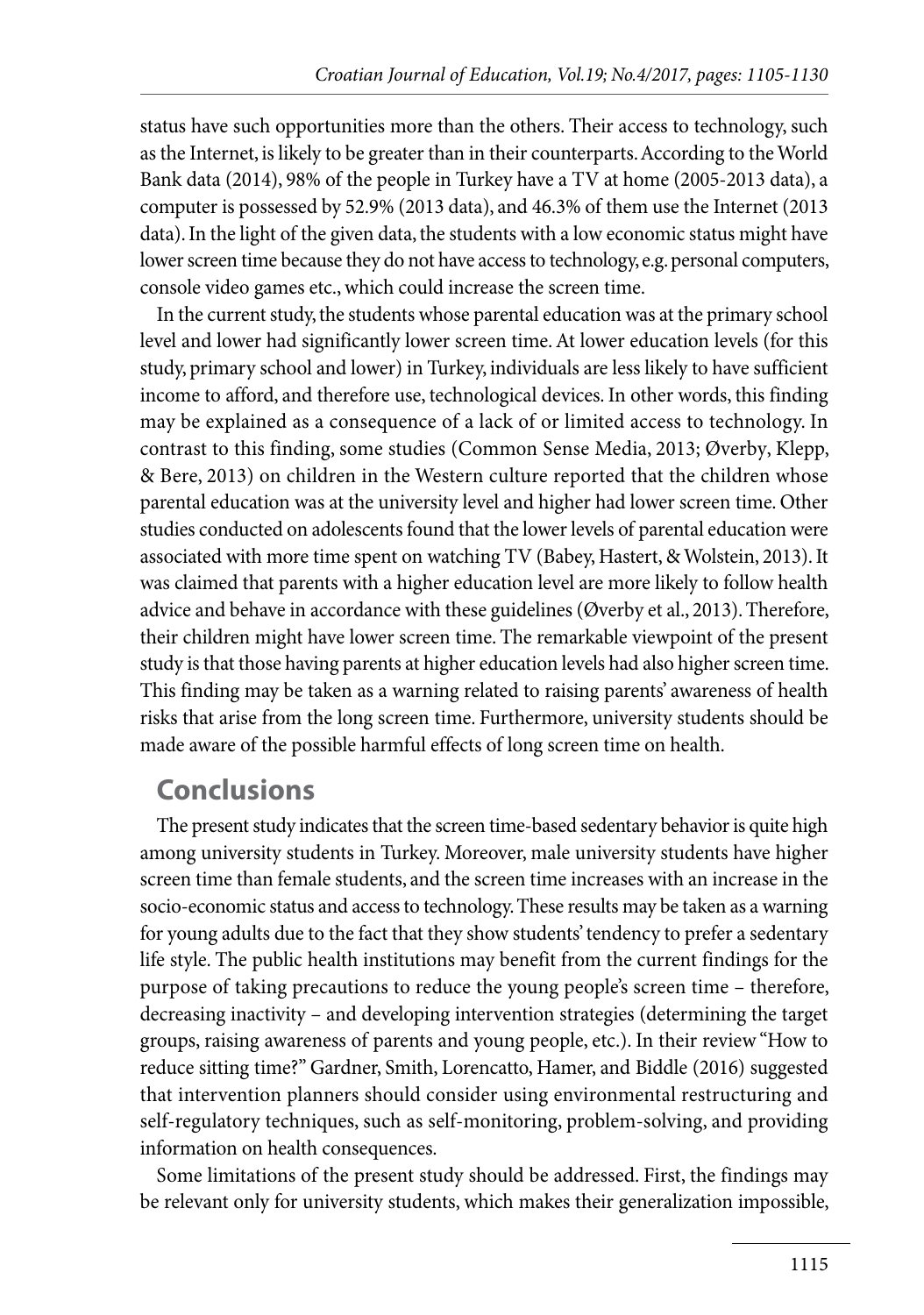considering that not all young adults are university students. Secondly, a cause and effect relationship could not be established because of the cross-sectional design of the study. Irrespective of these limitations, the strength of this study is that it provides one of the first screen time data in terms of socio-demographic variables among the young adults in Turkey. The use of cell phones was not included in this study since they can be used while on the move or on foot. Future studies could examine the time spent on using cell phones while sitting. Also, further studies could investigate the screen time of young people who are not university students. Moreover, the screen time could be examined according to accessibility to other leisure time activities in the surroundings.

#### *Acknowledgment*

The authors declare no conflicts of interest. The authors alone are responsible for the content and writing of the current paper.

#### **References**

- Babey, S.H., Hastert, T.A., & Wolstein, J. (2013). Adolescent sedentary behaviors: Correlates differ for television viewing and computer use. *Journal of Adolescent Health*, *52*(1), 70-76. https://doi.org/10.1016/j.jadohealth.2012.05.001
- Bacanlı, H. (1997). *Self in social relations: psychology of self-monitoring* (In Turkish). İstanbul: MEB Yayınları.
- Biddle, S. J., Bennie, J. A., Bauman, A. E., Chau, J. Y., Dunstan, D., Owen, N.,…& van Uffelen, J. G. Z. (2016). Too much sitting and all-cause mortality: is there a causal link? *BMC Public Health*, *16*, 635. Retrieved from https://www.ncbi.nlm.nih.gov/pmc/articles/PMC4960753/. https://doi.org/10.1186/s12889-016-3307-3
- Biddle, S. J., García, E. B., Pedisic, Z., Bennie, J., Vergeer, I., & Wiesner, G. (2017). Screen Time, Other Sedentary Behaviours, and Obesity Risk in Adults: A Review of Reviews. *Current Obesity Reports*, *6* (2), 134-147. https://doi.org/10.1007/s13679-017-0256-9
- Boyce, W., & Dallago, L. (2004). Socioeconomic inequalities. In C. Currie, C. Roberts, A. Morgan, R. Smith, W. Settertobulte, O. Samdal, & V.B. Rasmussen (Eds.), *Young People's Health in Context. Health Behaviour in School-aged Children (HBSC) Study: International Report from the 2001/2002 Survey* (pp. 13-25). Copenhagen: World Health Organization.
- Common Sense Media. (2013). *Zero to eight. Children's media use in America 2013*. San Fransisco, USA: A Common Sense Media Research Study.
- Cunningham, M. (2001). The influence of parental attitudes and behaviors on children's attitudes toward gender and household labor in early adulthood. *Journal of Marriage and Family, 63*, 111–122. https://doi.org/10.1111/j.1741-3737.2001.00111.x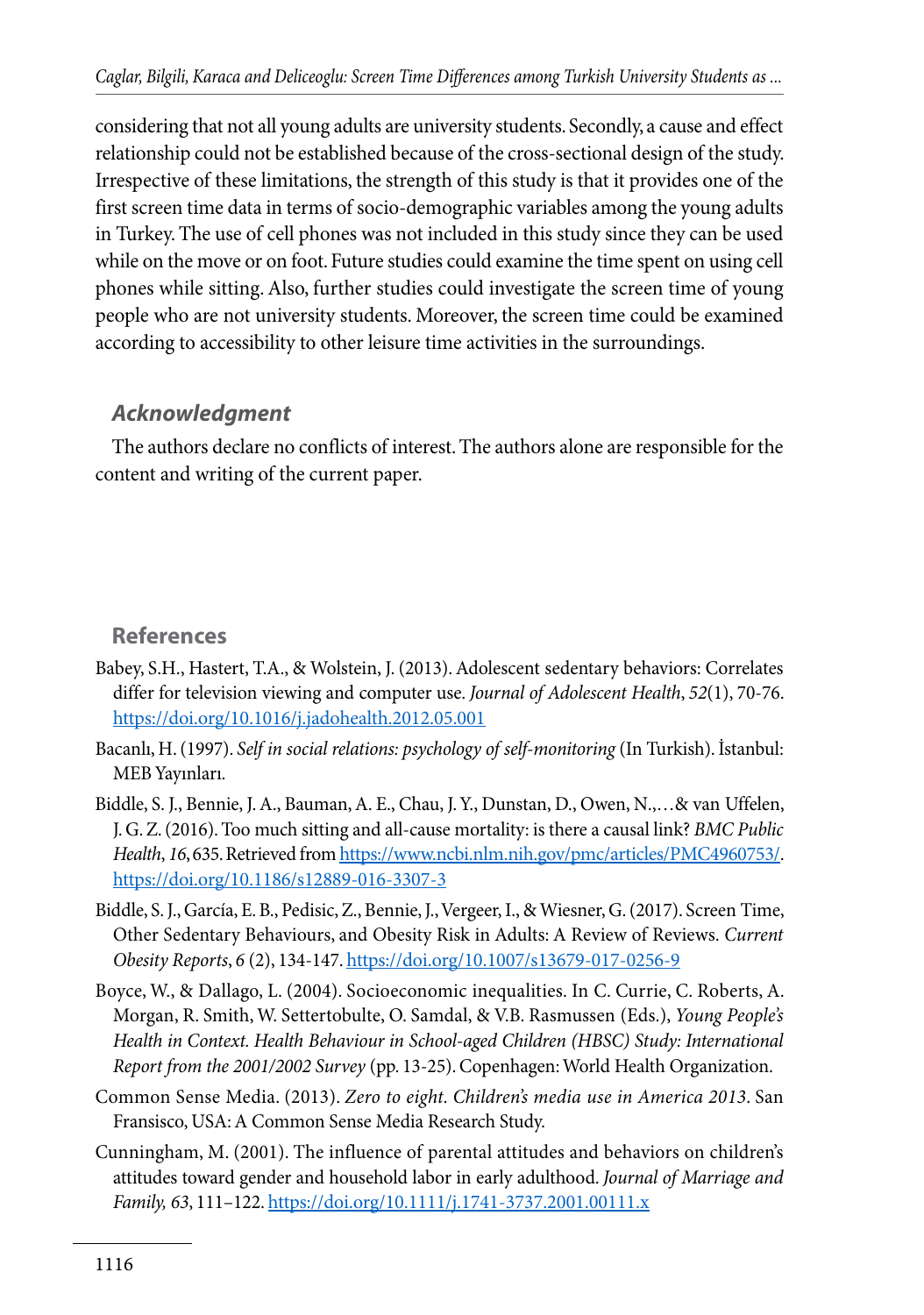- Currie, C.E., Elton, R.A., Todd, J., & Platt, S. (1997). Indicators of socioeconomic status for adolescents: the WHO Health Behaviour in School-aged Children Survey. *Health Education Research*, *12*(3), 385-397. https://doi.org/10.1093/her/12.3.385
- Deliens, T., Deforche, B., De Bourdeaudhuij, I., & Clarys, P. (2015). Determinants of physical activity and sedentary behaviour in university students: a qualitative study using focus group discussions. *BMC Public Health, 15*, 201. Retrieved from https://bmcpublichealth. biomedcentral.com/articles/10.1186/s12889-015-1553-4. https://doi.org/10.1186/s12889- 015-1553-4
- Dunstan, D. W., Barr, E. L. M., Healy, G. N., Salmon, J., Shaw, J. E., Balkau, B., ... & Owen, N. (2010). Television viewing time and mortality. *Circulation*, *121*(3), 384-391. https://doi. org/10.1161/CIRCULATIONAHA.109.894824
- de Jong, E., Visscher, T.L.S., HiraSing, R.A., Heymans, M.W., Seidel, C., & Renders, C.M. (2013). Association between TV viewing, computer use and overweight, determinants and competing activities of screen time in 4-13 year old children. *International Journal of Obesity*, *37*, 47-53. https://doi.org/10.1038/ijo.2011.244
- Fountaine, C. J., Liguori, G. A., Mozumdar, A., & Schuna Jr, J. M. (2011). Physical activity and screen time sedentary behaviors in college students. *International Journal of Exercise Science*, *4*(2), 102-112.
- Gardner, B., Smith, L., Lorencatto, F., Hamer, M., & Biddle, S.J.H. (2016). How to reduce sitting time? A review of behaviour change strategies used in sedentary behaviour reduction interventions among adults. *Health Psychology Review, 10*(1), 89-112. https://doi.org/10.1 080/17437199.2015.1082146
- Grontved, A., & Hu, F.B. (2011). Television viewing and risk of type 2 diabetes, cardiovascular disease, and all-cause mortality. *Journal of the American Medical Association*, *305*(23), 2448- 2455. https://doi.org/10.1001/jama.2011.812
- Hager, R.L. (2006). Television viewing and physical activity in children. *Journal of Adolescent Health,* 39, 656–661. https://doi.org/10.1016/j.jadohealth.2006.04.020
- Healy, G.N., Dunstan, D.W., Salmon, J.O., Shaw, J.E., Zimmet, P.Z., & Owen, N. (2008). Television time and continuous metabolic risk in physically active adults. *Medicine* & *Science in Sport*  & *Exercise, 40*(4), 639-645. https://doi.org/10.1249/MSS.0b013e3181607421
- Hoang, T. D., Reis, J., Zhu, N., Jacobs, D. R., Launer, L. J., Whitmer, R. A., ... & Yaffe, K. (2016). Effect of early adult patterns of physical activity and television viewing on midlife cognitive function. *JAMA Psychiatry*, 73(1), 73-79. https://doi.org/10.1001/jamapsychiatry.2015.2468
- Iannotti, R.J., Janssen, I., Haug, H., Kololo, H., Annaheim, B., & Borraccino, A. (2009). The HBSC Physical Activity Focus Group. Interrelationships of adolescent physical activity, screen-based sedentary behaviour, and social and psychological health. *International Journal of Public Health, 54*, 191–198. https://doi.org/10.1007/s00038-009-5410-z
- Karaca, A., Çağlar, E., Bilgili, N., & Ayaz, S. (2011). Screen time of adolescents in an economically developing country: The case of Turkey. *Annals of Human Biology*, *38*(1), 28-33. https://doi. org/10.3109/03014460.2010.486383
- Marshall, S.J., Gorely, T., & Biddle, S.J.H. (2006). A descriptive epidemiology of screen-based media use in youth: A review and critique. *Journal of Adolescence, 29*, 333–349. https://doi. org/10.1016/j.adolescence.2005.08.016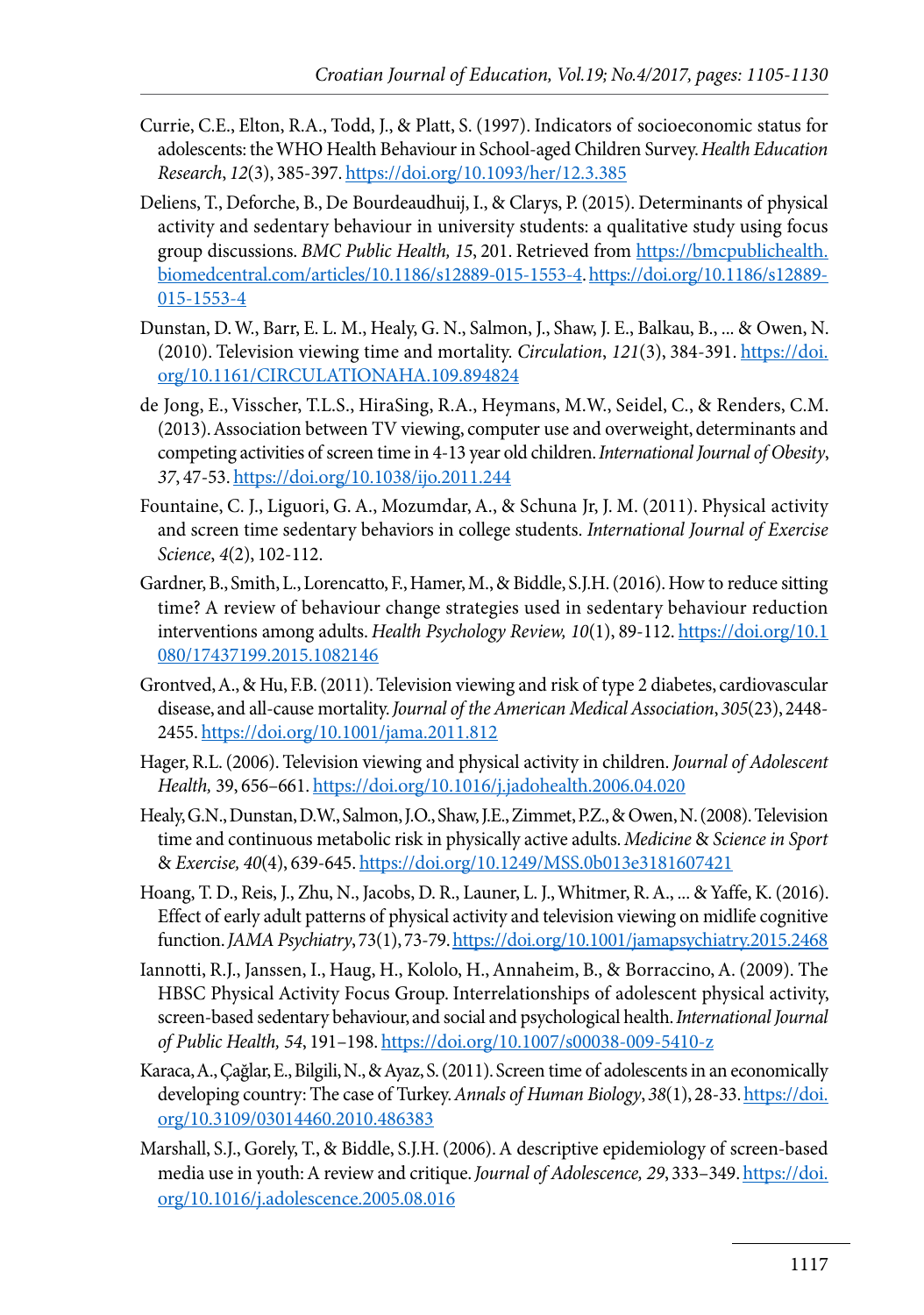- Mielke, G.I., da Silva, I.C.M., Owen, N., & Hallal, P.C. (2014). Brazilian adults' sedentary behaviors by life domain: Population-based study. *PLoS ONE*, *9*(3), e91614. https://doi. org/10.1371/journal.pone.0091614
- Ogletree, S. M., & Drake, R. (2007). College students' video game participation and perceptions: Gender differences and implications. *Sex Roles*, *56*(7-8), 537-542. https://doi.org/10.1007/ s11199-007-9193-5
- Øverby, N.C., Klepp, K.I., & Bere, E. (2013). Changes in screen time activity in Norwegian children from 2001 to 2008: two cross sectional studies. *BMC Public Health*, *13*, 80. Retrieved from https://bmcpublichealth.biomedcentral.com/articles/10.1186/1471-2458-13-80. https://doi.org/10.1186/1471-2458-13-80
- Owen, N., Healy, G.N., Matthews, C.E., & Dunstan, D.W. (2010). Too much sitting: the population-health science of sedentary behavior. *Exercise and Sport Sciences Reviews*, *38*(3), 105-113. https://doi.org/10.1097/JES.0b013e3181e373a2
- Pate, R.R., O'Neill, J.R., & Lobelo, F. (2008). The evolving definition of ''sedentary.'' *Exercise and Sport Sciences Reviews*, *36* (4), 173-178. https://doi.org/10.1097/JES.0b013e3181877d1a
- Peltzer, K., Pengpid, S., & Apidechkul, T. (2014). Heavy Internet use and its associations with health risk and health-promoting behaviours among Thai university students. *International Journal of Adolescent Medicine and Health*, *26*(2), 187-194. https://doi.org/10.1515/ ijamh-2013-0508
- Proper, K.I., Singh, A.S., van Mechelen, W., & Chinapaw, M.J.M. (2011). Sedentary behaviors and health outcomes among adults: A systematic review of prospective studies. *American Journal of Preventive Medicine*, *40*, 174–182. https://doi.org/10.1016/j.amepre.2010.10.015
- Ramirez, E.R., Norman, G.J., Rosenberg, D.E., Kerr, J., Saelens, B.E., Durant, N., & Sallis, J.F. (2011). Adolescent screen time and rules to limit screen time in the home. *Journal of Adolescent Health*, *48*(4), 379-85. https://doi.org/10.1016/j.jadohealth.2010.07.013
- Raynor, D.A., Phelan, S., Hill, J.O., & Wing, R.R. (2006). Television viewing and long-term weight maintenance: Results from the National Weight Control Registry. *Obesity*, *14*, 1816– 1824. https://doi.org/10.1038/oby.2006.209
- Rezende, L.F.Md., Lopes, M.R., Rey-López, J.P., Matsudo, V.K.R., & Luiz, Od.C. (2014). Sedentary behavior and health outcomes: An overview of systematic reviews. *PLoS One, 9*(8), e105620. https://doi.org/10.1371/journal.pone.0105620
- Rideout, V.J., Foehr, U.G., & Roberts, D.F. (2010). *Generation M2 , Media in the Lives of 8-18 Year Olds*. Menlo Park, CA: The Henry J. Kaiser Family Foundation.
- Rouse, P. C., & Biddle, S. J. H. (2010). An ecological momentary assessment of the physical activity and sedentary behaviour patterns of university students. *Health Education Journal*, *69*(1), 116-125. https://doi.org/10.1177/0017896910363145
- Salmon, J., Bauman, A., Crawford, D., Timperio, A., & Owen, N. (2000). The association between television viewing and overweight among Australian adults participating in varying levels of leisure-time physical activity. *International Journal of Obesity, 24*, 600-606. https:// doi.org/10.1038/sj.ijo.0801203
- Savaş-Gün, F., Pirtini, S., Çelik, C., & Başçı, A. (2008). Who does the housework? Turkish consumer responses to gendered role portrayals in magazine advertisements. In Proceedings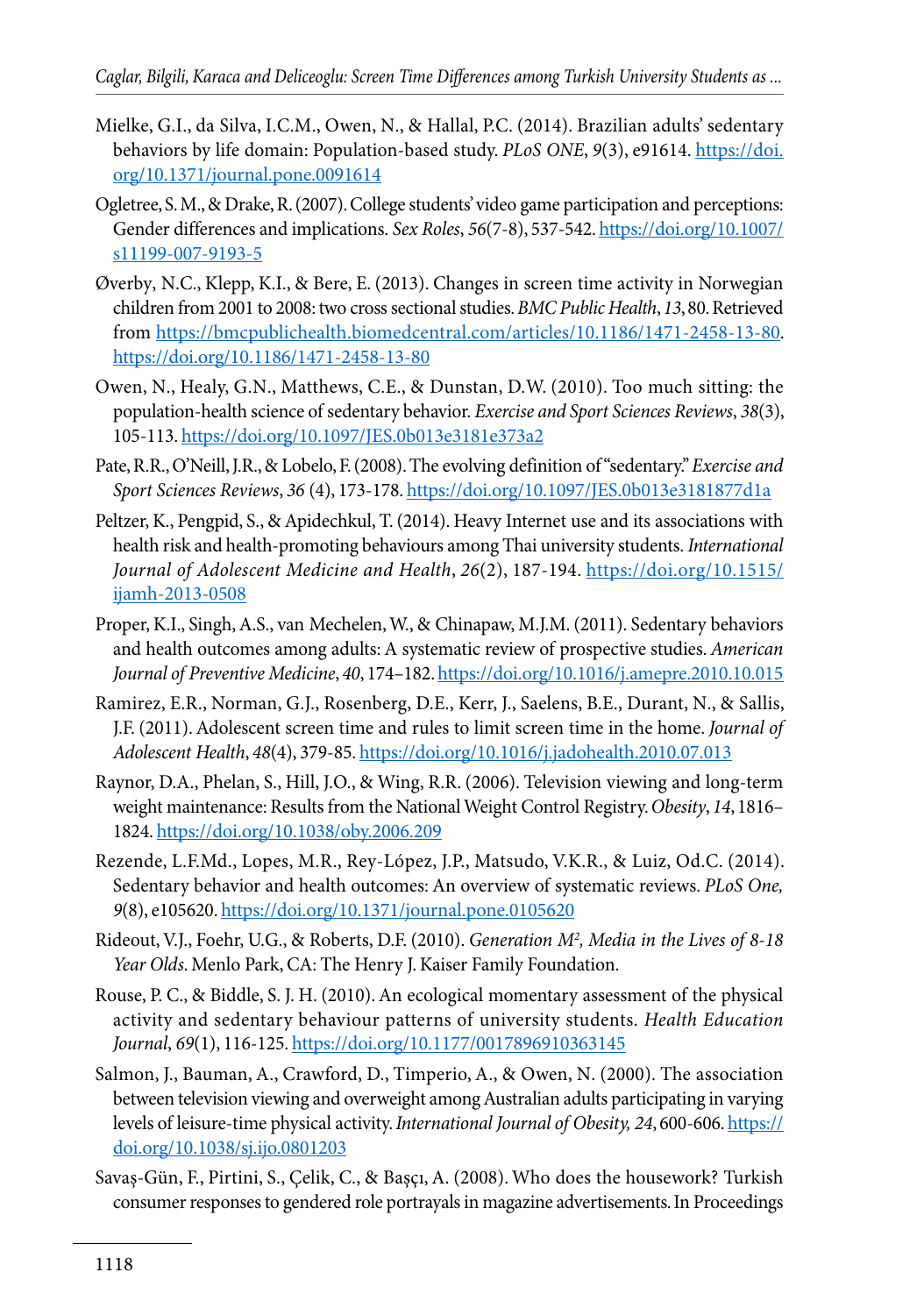of 6<sup>th</sup> International Symposium Communication in the Millennium (pp. 313-333). Istanbul, Turkey: Istanbul University.

- Stamatakis, E., Hillsdon, M., Mishra, G., Hamer, M., & Marmot, M. (2009). Television viewing and other screen-based entertainment in relation to multiple socioeconomic status indicators and area deprivation: the Scottish Health Survey 2003. *Journal of Epidemiology and Community Health*, *63*(9), 734–740. https://doi.org/10.1136/jech.2008.085902
- Tandon, P.S., Zhou, C., Sallis, J.F., Cain, K.L., Lawrence, D.F., & Saelens, B.E. (2012). Home environment relationships with children's physical activity, sedentary time, and screen time by socioeconomic status. *International Journal of Behavioral Nutrition and Physical Activity, 9*, 88. Retrieved from https://www.ncbi.nlm.nih.gov/pubmed/22835155. https:// doi.org/10.1186/1479-5868-9-88
- The World Bank. (2014). World development indicators: The information society. Retrieved from *Wdi.worldbank.org*.
- Thorp, A.A., Owen, N., Neuhaus, M., & Dunstan, D.W. (2011). Sedentary behaviors and subsequent health outcomes in adults: a systematic review of longitudinal studies, 1996– 2011. *American Journal of Preventive Medicine*, *41*(2), 207-215. https://doi.org/10.1016/j. amepre.2011.05.004
- Totland, T.H., Bjelland, M., Lien, N., Bergh, I.H., Gebremariam, M.K., Grydeland, M., Ommundsen, Y., & Andersen, L.F. (2013). Adolescents' prospective screen time by gender and parental education, the mediation of parental influences. *International Journal of Behavioral Nutrition and Physical Activity*, *10*, 89. Retrieved from https://ijbnpa.biomedcentral.com/ articles/10.1186/1479-5868-10-89. https://doi.org/10.1186/1479-5868-10-89
- Tremblay, M.S., LeBlanc, A.G., Kho, M.E., Saunders, T.J., Larouche, R., Colley, R.C., Goldfield, G., & Gorber, S.C. (2011). Systematic review of sedentary behaviour and health indicators in school-aged children and youth. *International Journal of Behavioral Nutrition and Physical Activity*, *8*, 98. Retrieved from https://www.ncbi.nlm.nih.gov/pubmed/21936895. https:// doi.org/10.1186/1479-5868-8-98
- Van Dyck, D., Cardon, G., Deforche, B., Owen, N., De Cocker, K., Wijndale K., & De Bourdeaudhuj, I. (2011). Socio-demographic, psychosocial and home-environmental attributes associated with adults' domestic screen time. *BMC Public Health*, *11*, 668. Retrieved from https://bmcpublichealth.biomedcentral.com/articles/10.1186/1471-2458-11-668. https://doi.org/10.1186/1471-2458-11-668
- Wethington, H., Pan, L., & Sherry, B. (2013). The association of screen time, television in the bedroom, and obesity among school-aged youth: 2007 National Survey of Children's Health. *Journal of School Health*, *83*, 573-581. https://doi.org/10.1111/josh.12067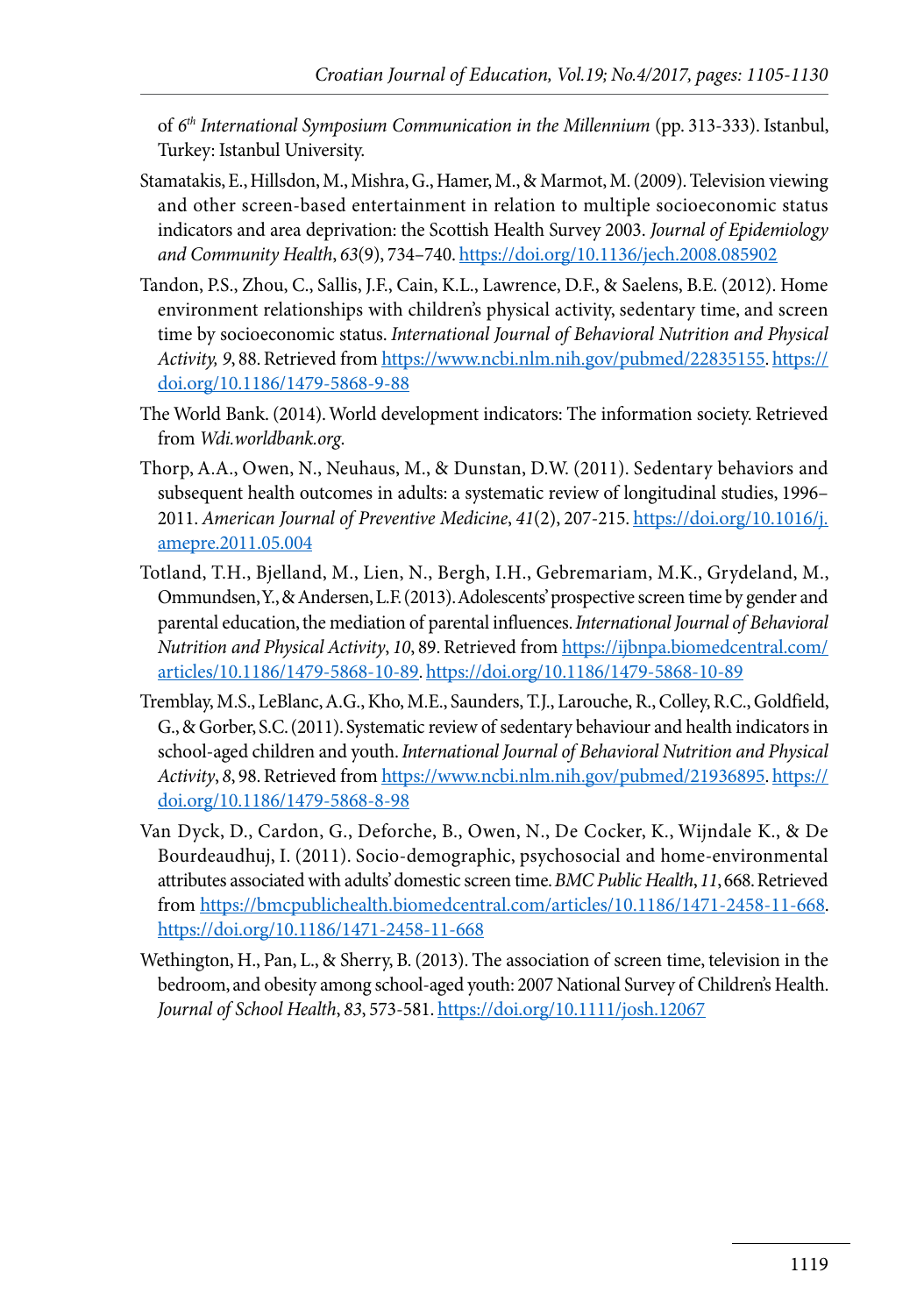#### **Emine Caglar**

Hacettepe University, Faculty of Sport Sciences, Beytepe, 06800-Ankara, Turkey eminecaglar@hacettepe.edu.tr , edolucaglar@gmail.com

#### **Naile Bilgili**

Gazi University, Faculty of Health Sciences, Beşevler, 06500-Ankara, Turkey nbilgili@gazi.edu.tr

#### **Ayda Karaca**

Hacettepe University, Faculty of Sport Sciences, Beytepe, 06800-Ankara, Turkey ayda@hacettepe.edu.tr

#### **Gökhan Deliceoglu**

Kırıkkale University, Faculty of Sport Sciences, Yahşihan, 71450-Kırıkkale, Turkey deliceoglugokhan@kku.edu.tr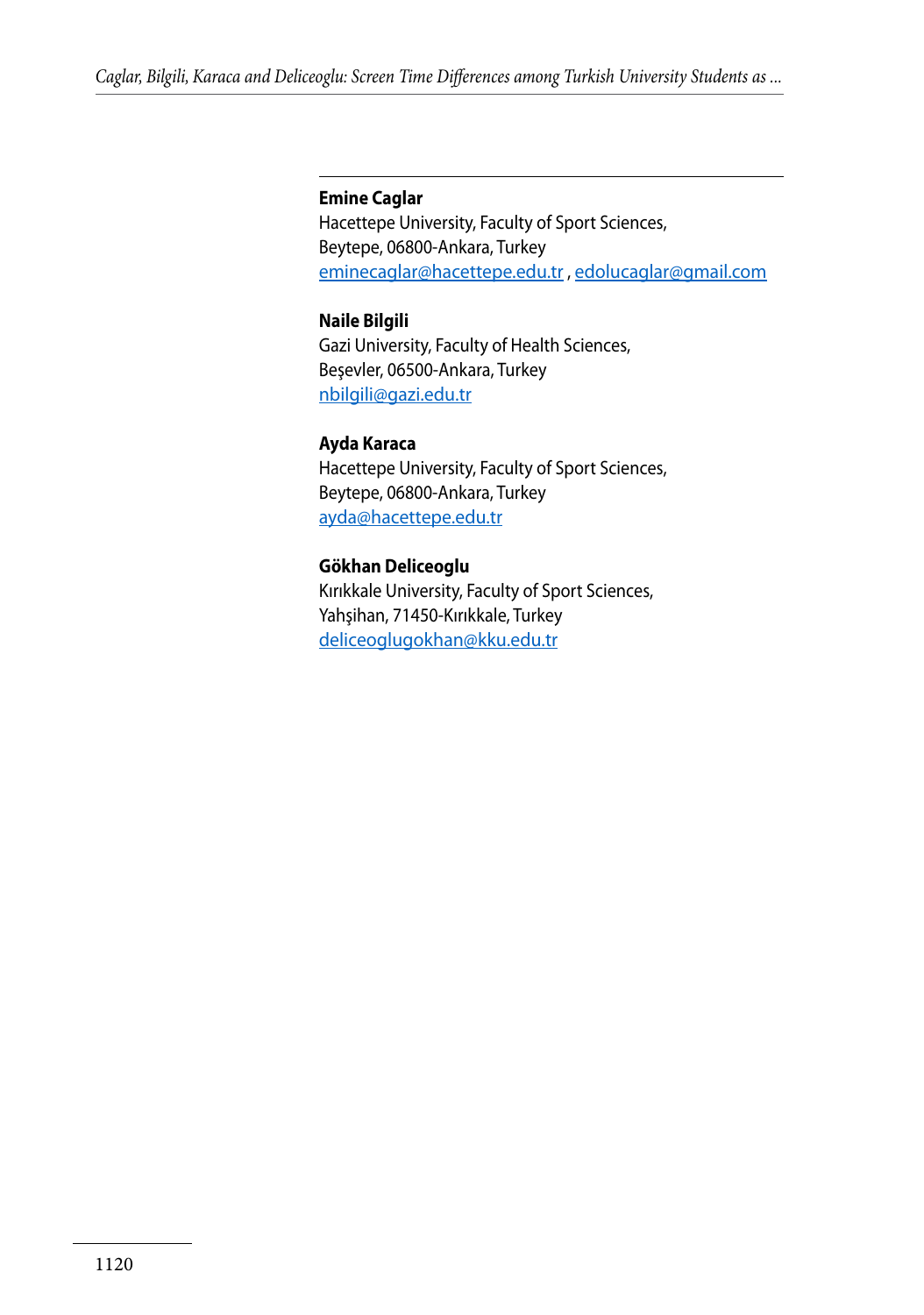## Razlike u vremenu provedenom ispred ekrana između sveučilišnih studenata u Turskoj kao pokazatelj sjedilačkog stila života i neaktivnosti

## *Sažetak*

*Cilj istraživanja bio je utvrditi, na uzorku sveučilišnih studenata, razlike u vremenu provedenom ispred ekrana kao pokazatelju sjedilačkog stila života s obzirom na neke društveno-demografske varijable. U istraživanju je sudjelovalo ukupno 2209*  sveučilišnih studenata (M<sub>dob</sub> = 20,80, SD = 1,61 godina). Demografski podaci i podaci *o vremenu provedenom ispred ekrana prikupljeni su s pomoću anketnog obrasca. Vrijeme provedeno ispred ekrana odnosi se na kombinaciju vremena provedenog gledajući televiziju/video, gledajući računalo/igrajući se/radeći na njemu, te igrajući videoigre. 2 x 3 faktorska ANOVA otkrila je značajne razlike u vremenu provedenom ispred ekrana prema spolu i društveno-ekonomskom statusu. Kod studenata muškog spola i onih s visokim društveno-ekonomskim statusom zabilježene su više vrijednosti. Jednosmjerna ANOVA dodatno je pokazala značajne razlike s obzirom na obrazovanje roditelja i mjesto stanovanja (p<,001). Studenti u studentskim domovima i oni čiji su roditelji na niskoj obrazovnoj razini imaju niže vrijednosti za vrijeme provedeno ispred ekrana. Također, studenti koji imaju mogućnost pristupa tehnološkim uređajima u svom domu i vlastitoj sobi imaju više vrijednosti od onih koji nemaju takve mogućnosti (p<,001). Vrijednost zabilježena za vrijeme provedeno ispred ekrana kao pokazatelj sjedilačkog ponašanja kod sveučilišnih studenata sasvim je visoka, pa se rezultati mogu uzeti u obzir kao upozorenje koje ukazuje na uzlazni trend s obzirom na sjedilački stil života mladih odraslih.* 

**Ključne riječi:** *društveno-demografske varijable; mlade odrasle osobe; neaktivnost; sjedilačko ponašanje.*

## **Uvod**

U literaturi se navode različiti zdravstveni rizici povezani sa sjedilačkim ponašanjem kao pokazateljem neaktivnosti. U mnogim se istraživanjima, primjerice, navodi povezanost između sjedilačkog ponašanja (vremenski dužeg sjedenja) i rizika od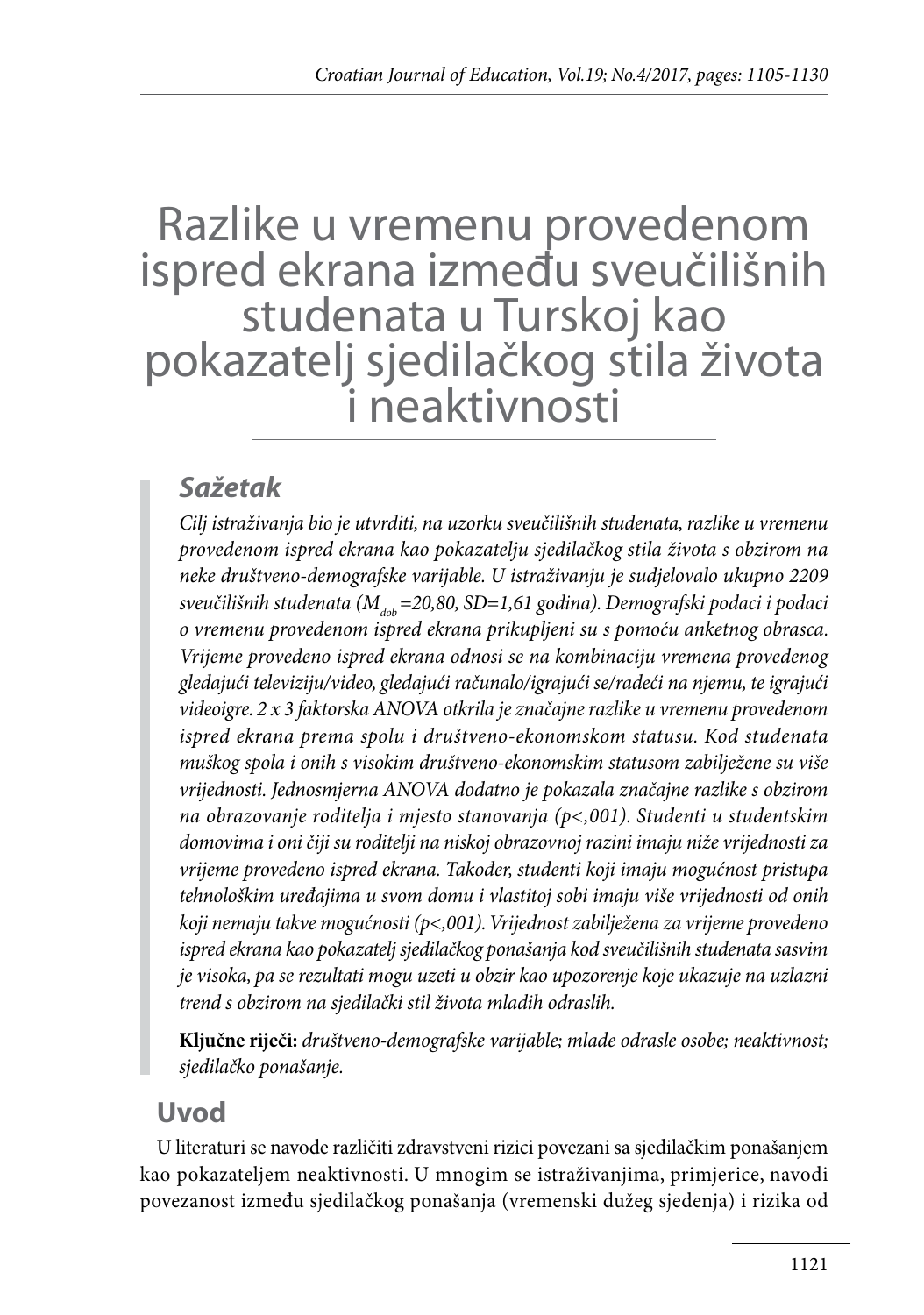pretilosti, bolesti kao što su drugi tip dijabetesa, kardiovaskularne bolesti (KVB), neke vrste tumora itd. (Proper, Singh, van Mechelen, i Chinapaw, 2011; Rezende, Lopes, Rey-Lo´pez, Matsudo, i Luiz, 2014; Van Dyck i sur., 2011). Koristeći se sustavnim pregledom i primarnim istraživanjima u njemu, Biddle i sur. (2016) izvješćuju o dokazu kojim se potvrđuje da je sjedilačko ponašanje uzročno-posljedično povezano sa sveukupnom smrtnošću. Nadalje, Dunstan i sur. (2010) tvrde da se vrijeme provedeno gledajući televiziju dovodi u vezu s povećanim rizikom od sveukupne smrtnosti, kao i one uzrokovane KVB-om. Spomenuti se štetni odnosi pokazuju neovisno o razini fizičke aktivnosti i utvrđeni su, osim s pomoću istraživanja u kojima se analiziralo ukupno vrijeme provedeno sjedeći, longitudinalnim i transverzalnim istraživanjima u kojima su proučavana specifična ponašanja, kao što su gledanje televizije (TV), ostali oblici zabave koji se temelje na gledanju u ekran i sjedenje u automobilu (Grontved i Hu, 2011; Thorp, Owen, Neuhaus, i Dunstan, 2011; Van Dycket i sur., 2011). Također su istraživani odnosi između kognitivne funkcionalnosti i neaktivnosti. Hoang i sur. (2016) proučavali su povezanost dugotrajnih obrazaca fizičke aktivnosti i vremena provedenog gledajući televiziju u mlađoj odrasloj dobi s kognitivnim funkcijama u srednjoj dobi. Utvrdili su da su niže razine fizičke aktivnosti i više razine gledanja televizije tijekom razdoblja između mlađe i srednje odrasle dobi povezane s lošijim kognitivnim funkcijama u srednjoj dobi. Najmanje aktivni ispitanici, to jest oni sa slabom fizičkom aktivnošću i dužim gledanjem televizije, vjerojatno će loše kognitivno funkcionirati.

Sjedilačko ponašanje, koje se povezuje s raznim bolestima, odnosi se na aktivnosti koje ne povećavaju potrošnju energije iznad razine odmaranja, a obuhvaćaju spavanje, sjedenje, ležanje, gledanje televizije i ostale zabavne aktivnosti koje se temelje na gledanju u ekran. Funkcionalno gledano, sjedilačko se ponašanje sastoji od aktivnosti koje podrazumijevaju potrošnju energije na razini 1,0 – 1,5 metabolički ekvivalentnih jedinica (MEJ, eng. MET) (Pate, O'Neill, i Lobelo, 2008). Gledanje televizije i sudjelovanje u zabavi koja se temelji na gledanju u ekran kao sjedilačka ponašanja u slobodno vrijeme postupno pokazuju porast (Proper i sur., 2011), a vrijeme provedeno ispred ekrana često se istražuje kao pokazatelj neaktivnosti (Marshall, Gorely, i Biddle, 2006). Gledanje televizije kao sastavni dio vremena provedenog ispred ekrana u razvijenim zemljama kao što su Sjedinjene Države i Australija smatra se glavnim sjedilačkim ponašanjem u slobodno vrijeme (Raynor, Phelan, Hill, i Wing, 2006; Tremblay, LeBlanc, Kho, Saunders, Larouche, Colley, Goldfield, i Gorber, 2011). Zahvaljujući razvoju suvremene tehnologije, TV, računalo, DVD i slični uređaji postaju dostupniji, čime se produžava vrijeme sjedenja. Provedena istraživanja ističu važnost ne samo povećane fizičke aktivnosti već i kraćeg vremena provedenog u tim sjedilačkim aktivnostima kako bi se smanjila dominantnost pretjerane težine i pretilosti ili barem spriječio porast težine (Salmon, Bauman, Crawford, Timperio, i Owen, 2011; Van Dycket i sur., 2011). Utvrđivanje okolišnih i društveno-demografskih čimbenika koji su potencijalno učinkoviti kada je u pitanju vrijeme provedeno ispred ekrana može imati važnu ulogu u određivanju mjera opreza koje treba poduzeti da bi se spomenuto vrijeme skratilo. Owen, Healy, Matthews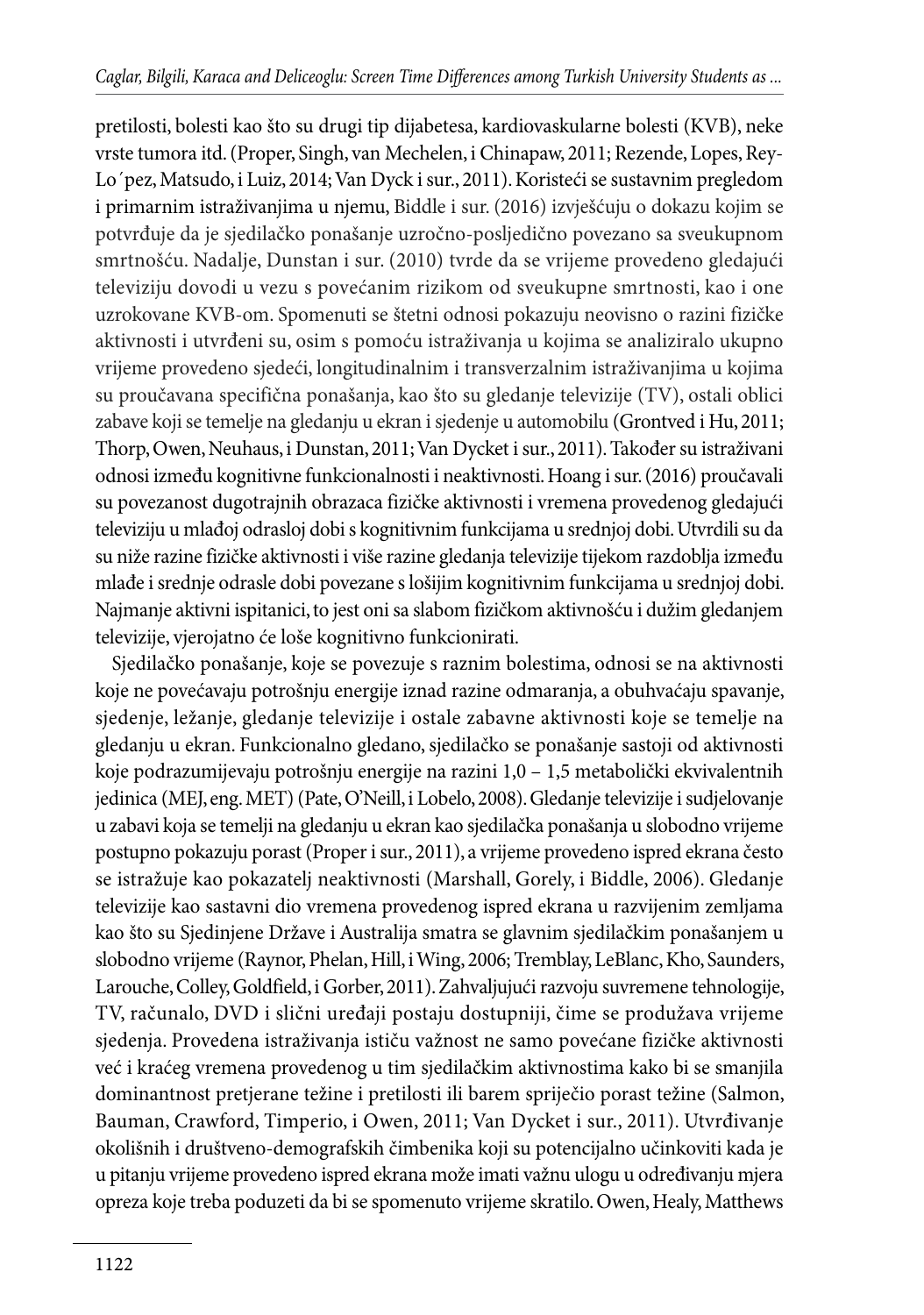i Dunstan (2010) u svom su pregledu u vezi s "previše sjedenja" doista predložili okvir za provedbu istraživanja o sjedilačkom ponašanju; naveli su da se njegove prve tri faze sastoje od utvrđivanja odnosa između sjedilačkog ponašanja i zdravstvenih rezultata, mjerenja sjedilačkog ponašanja te određivanja karakteristika varijacija i prevalencije sjedilačkog ponašanja prema populacijama. Izvijestili su da je dokaz unutar prve faze ubrzano snažniji u proteklih deset godina, a da je dokaz za drugu i treću fazu umjeren. Sljedeće se dvije faze sastoje od utvrđivanja determinanti sjedilačkog ponašanja te razvijanja i testiranja intervencija u smjeru sjedilačkog ponašanja. Navode da su dokazi za te dvije faze ograničeni. Osim toga, Owen i sur. (2010) izvijestili su kako te dvije faze predstavljaju područja koja su manje istražena među odraslim ispitanicima. U istraživanjima s djecom i adolescentima otkriveno je da su pristup djece televiziji i računalu, loš društveno-ekonomski status i pripadnost muškom spolu povezani s dužim vremenom provedenim ispred ekrana (Totland, Bjelland, Lien, Bergh, Gebremariam, Grydeland, Ommundsen, i Andersen, 2013). Prema spoznajama navedenih autora, ne postoje istraživanja koja se bave vremenom provedenim ispred ekrana na uzorku mlađih odraslih osoba s obzirom na okolišne i društveno-demografske čimbenike kojima se takvo vrijeme utvrđuje. Analizom upravo vremena provedenog ispred ekrana, jednog od čimbenika kojim se određuje razina neaktivnosti mladih ljudi u tome razdoblju, odnosno onom koje prethodi odrasloj dobi, bitno će se doprinijeti poduzimanju mjera opreza. Temeljna informacija o odrednicama vremena provedenog ispred ekrana na razini neke zemlje potrebna je onima koji kreiraju politiku, praktičarima u sektoru javnog zdravstva i istraživačima kako bi mogli razviti politiku i programe za smanjivanje fizičke neaktivnosti. Ovo je istraživanje, prema tome, provedeno s ciljem utvrđivanja vremena koje sveučilišni studenti provode ispred ekrana kao pokazatelja sjedilačkog stila života te analiziranja razlika u vremenu provedenom ispred ekrana s obzirom na društveno-demografske varijable (spol, ekonomski status, roditeljsko obrazovanje, mogućnost pristupa tehnološkim uređajima itd.).

## **Relevantni radovi**

U različitim se europskim zemljama u prosjeku 40 % slobodnog vremena dnevno, odnosno 50 % u Australiji, provede gledajući televiziju. Te prosječne vrijednosti odgovaraju dnevnom gledanju televizije od otprilike 3,5 do 4 sata, što pak odgovara trajanju od 5 sati u Sjedinjenim Državama (Grontved i Hu, 2011). U jednom preglednom radu, Biddle i sur. (2017) navode da odrasle osobe u SAD-u dnevno u prosjeku sjede između 7,2 i 9,5 sati, uzimajući u obzir mjerenja akcelerometra iz opsežnih istraživanja. Takvo se sjedilačko ponašanje sastoji od raznih aktivnosti, kao što su gledanje televizije u slobodno vrijeme, sjedenje u uredu, sjedenje u motoriziranim prometnim sredstvima itd. Što se tiče sveučilišnih studenata, Fountaine, Liguori, Mozumdar i Schuna (2011) utvrdili su da studenti u SAD-u u prosjeku provedu 144,60 minuta dnevno ispred ekrana, od toga 61,26 minuta gledaju televiziju. U istraživanju o sudjelovanju američkih studenata u videoigrama, Ogletree i Drake (2007) izvješćuju da će sveučilišni studenti s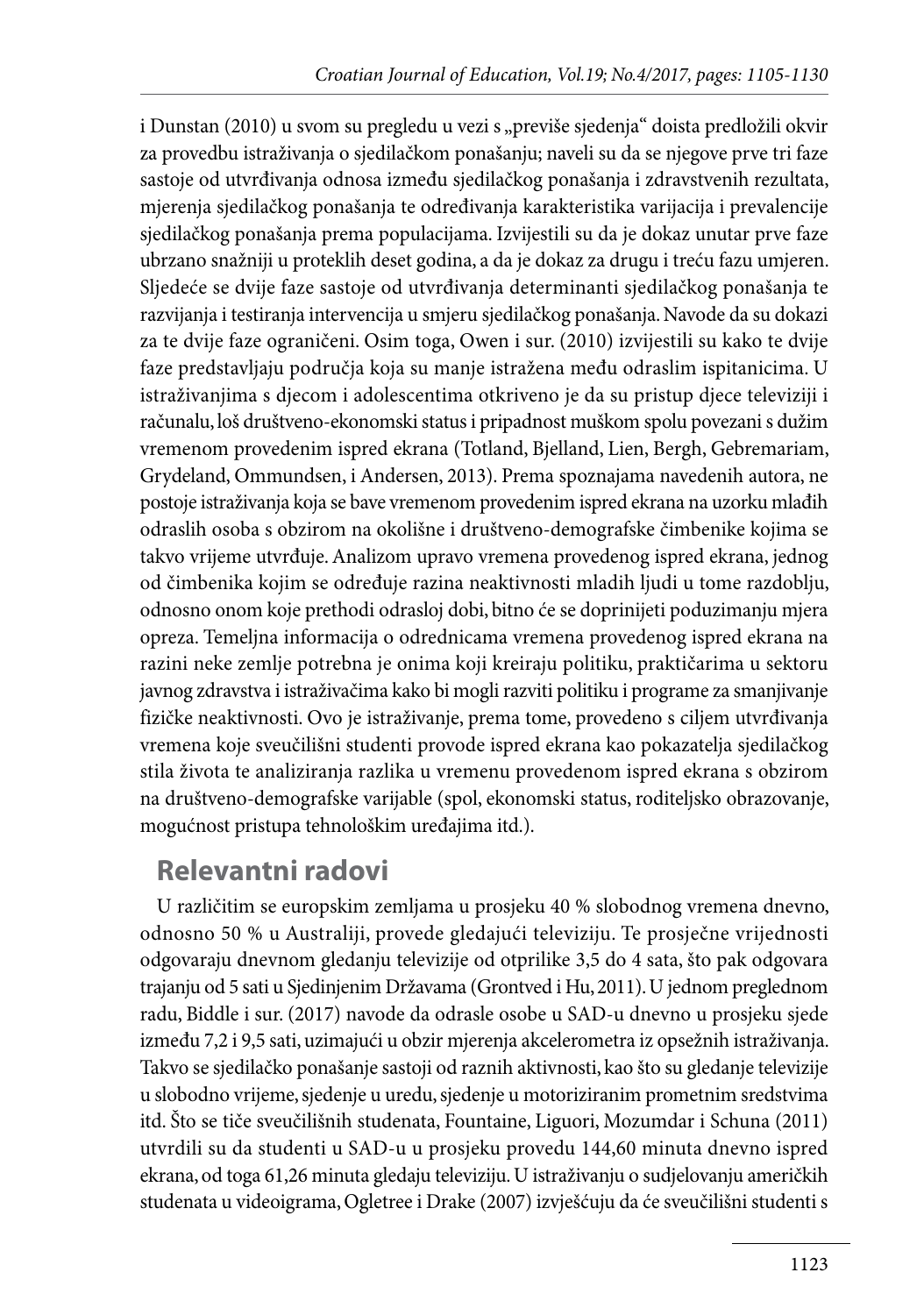većom vjerojatnošću igrati videoigre od svojih kolegica. Rouse i Biddle (2010) istraživali su fizičku aktivnost i obrasce sjedilačkog ponašanja britanskih sveučilišnih studenata te su otkrili da provode osam sati dnevno u sjedilačkim aktivnostima, kao što su učenje, gledanje televizije, igranje igara, računalne aktivnosti, sjedenje i razgovaranje, kupovanje i druženje. Utvrdili su da je "gledanje televizije" aktivnost koja prevladava nakon "učenja". Izvijestili su da pripadnici obaju spolova imaju slične obrasce ponašanja s obzirom na vrijeme za uporabu tehnologije [M = 134 (muški) vs 135,4 min/dnevno (ženski)], ali su otkrili značajne spolne razlike kada je u pitanju igranje računalnih igara, u čemu studenti provode više vremena od studentica.

Peltzer, Pengpid i Apidechkul (2014) istraživali su intenzivnu uporabu interneta na uzorku sveučilišnih studenata u Tajlandu te su otkrili da dnevno provode u prosjeku 5,3 sata na internetu, a njih je 35,3 % zaokupljeno intenzivnom uporabom interneta (6 ili više sati dnevno). Utvrdili su povezanost između sjedilačkog stila života (sjedenje od najmanje 6 sati) i intenzivne uporabe interneta.

Deliens, Deforche, De Bourdeaudhuij i Clarys (2015) utvrdili su determinante fizičke aktivnosti i sjedilačkog ponašanja kod belgijskih sveučilišnih studenata, koji su izvijestili da su i fizičke i sjedilačke aktivnosti pod utjecajem individualnih čimbenika (npr. percipirano zadovoljstvo, samodisciplina, vrijeme i korisnost), društvenih mreža (npr. (nedostatak) roditeljski nadzor, oblikovanje, društvena potpora), fizičke sredine (npr. dostupnost i pristup, vrijeme putovanja/udaljenost, cijene) i makrookoliša (npr. mediji i oglašavanje). Utvrđeno je da dostupnost sportske nastave i mogućnosti za bavljenje sportom, kao i pristup televiziji i računalu utječu na fizičke i sjedilačke aktivnosti sveučilišnih studenata.

U pogledu društveno-ekonomskog statusa, podaci o vremenu provedenom ispred ekrana variraju ovisno o zemlji. Primjerice, Mielke, da Silva, Owen i Hallal (2014) istraživali su sjedilačka ponašanja odraslih osoba u Brazilu prema određenim životnim područjima te su otkrili da muškarci, mlađe odrasle osobe, obrazovanije i osobe iz bogatijih društveno-ekonomskih skupina imaju sveukupno bolje rezultate. Vrijeme provedeno u gledanju televizije dominantnije je kod žena, starijih odraslih osoba, slabije obrazovanih i osoba s lošijim društveno-ekonomskim statusom. Češća je uporaba računala kod kuće zabilježena kod mladih odraslih osoba i onih visokog društvenoekonomskog statusa. U istraživanju na uzorku škotskih odraslih ispitanika, Stamatakis, Hillsdon, Mishra, Hamer i Marmot (2009) otkrili su da odrasli ispitanici iz siromašnijih društveno-ekonomskih sredina provode više vremena zabavljajući se ispred ekrana.

## **Metode** *Ispitanici*

Pri odabiru ispitanika koristila se metoda prigodnog uzorkovanja. Ukupno 2209 sveučilišnih studenata ( $M_{\text{dob}} = 20,80$ , SD = 1,61 godina), 1034 muškog ( $M_{\text{dob}} = 21,00$ , SD  $= 1,68$  godina) i 1175 ženskog spola ( $M_{\text{dob}} = 20,63$ , SD = 1,52 godina), s dvaju državnih sveučilišta dobrovoljno je sudjelovalo u ovom istraživanju. Dopuštenje za provedbu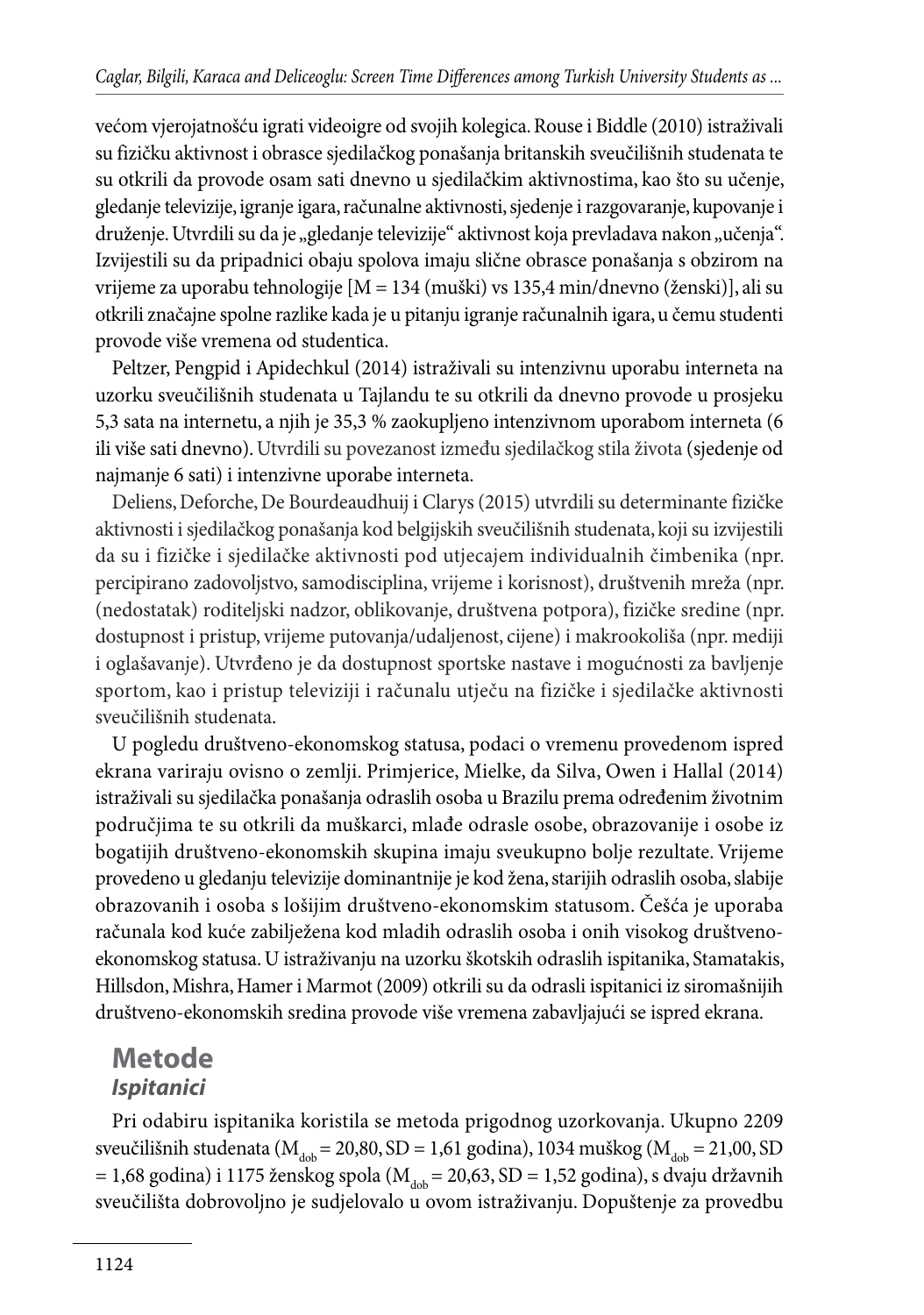istraživanja dobiveno je od uprave sveučilišta i provedeno je prema etičkim zahtjevima za provedbu istraživanja s odraslim osobama u Turskoj. Pisani pristanak dobiven je od svakog ispitanika.

#### *Instrumenti*

#### **Obrazac o vremenu provedenom ispred ekrana**

Demografski podaci i podaci o vremenu provedenom ispred ekrana prikupljeni su s pomoću anketnog upitnika koji su izradili autori. Taj se obrazac sastoji od pitanja o vremenu dnevno provedenom gledajući TV/video, koristeći se računalom i internetom, spolu, dobi, obrazovanju roditelja, vrsti stanovanja, tehnološkim mogućnostima kod kuće, vlastitoj sobi u obiteljskom domu. Obrazovanje roditelja podijeljeno je u četiri kategorije prema odgovorima studenata: (1) niži razredi osnovne škole i manje, (2) viši razredi osnovne škole, (3) srednja škola, (4) sveučilište i više.

Vrijeme provedeno ispred ekrana (sati/tjedno) sastoji se od zbroja vremena tjedno provedenog gledajući TV/video, koristeći se računalom i igrajući videoigre.

#### **Ljestvica obiteljskog utjecaja** *II*

Koristila se Ljestvica obiteljskog utjecaja (LJOU, engl. FAS) da bi se odredio ekonomski status studenata. Izrađena je u sklopu projekta Zdravstveno ponašanje školske djece (ZPŠD) Svjetske zdravstvene organizacije 1997. godine (Currie, Elton, Todd, i Platt, 1997), a revidirana je u sklopu istoimenog projekta 2001. – 2002. godine kao LJOU II (Boyce i Dallago, 2004). Revidirana se inačica koristila u ovom istraživanju. Sastoji se od četiri pitanja o obiteljskom utjecaju, koja se odnose na posjedovanje automobila i vlastite sobe za člana obitelji, mogućnost redovitog odlaska na godišnji odmor i broj računala kod kuće. Ukupan rezultat kreće se u rasponu od 0 do 9. Boyce i Dallago (2004) predložili su sljedeću kategorizaciju prema rezultatima: slab (0 – 2), srednji (3 – 5) i velik (6 – 9) utjecaj. Valjanost te ljestvice utvrđena je tako što je Ljestvica društvenoekonomskog statusa (Bacanlı, 1997) primijenjena na različite sveučilišne studente (n = 50). Pearsonov koeficijent korelacije koristio se da bi se odredio odnos između LJOU II i Ljestvice društveno-ekonomskog statusa. Utvrđeno je da je njezina valjanost na prihvatljivoj razini (r =,74, p<,05).

#### *Prikupljanje podataka*

Studentima su u učionici predočeni anketni obrazac i LJOU II, kao i metoda samoizvješćivanja. Istraživači su im dali vizualne i verbalne informacije o tome kako popuniti obrazac, i to anonimno.

#### *Analiza podataka*

Osim deskriptivne statistike, primijenjeni su jednosmjerna ANOVA, faktorska ANOVA i t-test da bi se utvrdile razlike u vremenu provedenom ispred ekrana prema društveno-demografskim varijablama. Koristio se Tukeyev HSD za post-hoc usporedbe.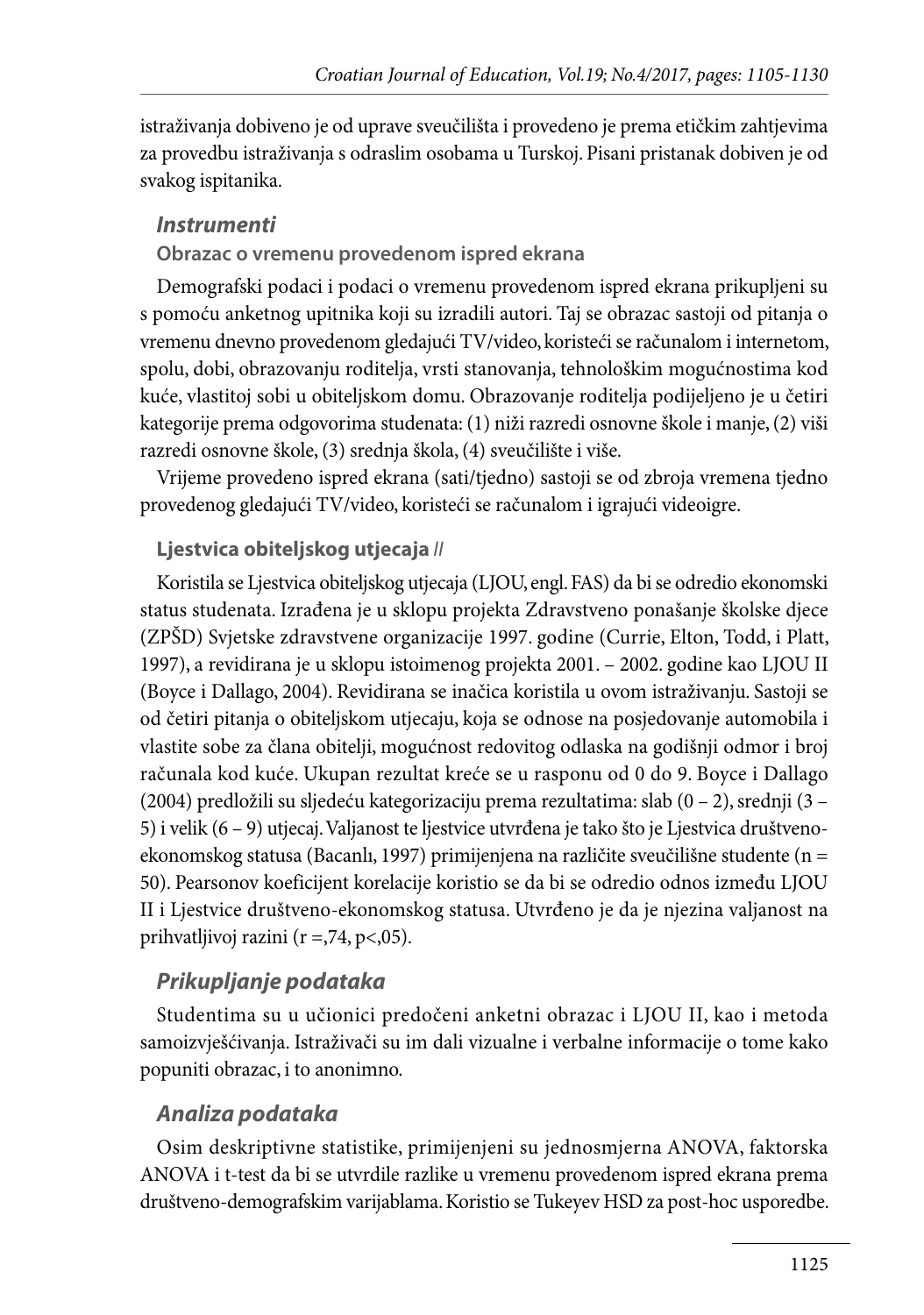## **Rezultati**

Utvrđeno je da srednja vrijednost za ukupno provedeno vrijeme ispred ekrana iznosi 4,33 sata/dnevno. Deskriptivna statistika za spomenuto vrijeme (gledanje TV/ videa, igranje videoigara i upotrebu računala) radnim danima i vikendom odvojeno je prikazana u Tablici 1. Vrijeme provedeno ispred ekrana u slučaju oba spola bilo je duže radnim danima nego vikendom.

#### Tablica 1

Slika 1 prikazuje deskriptivnu statistiku za vrijeme koje studenti provode ispred ekrana s obzirom na njihov spol i ekonomski status.

#### Slika 1

Rezultati 2 (spol) x 3 (ekonomski status) faktorske ANOVA pokazali su značajne spolne (*F* (1, 2153)=132.28; eta2 = 0,06; *p<*,001) i statusne (*F* (2, 2153)=50,20;eta2 =0,05; *p<*,001) razlike u vremenu koje se provede ispred ekrana. Studenti imaju viši rezultat nego studentice (vidi Sliku). Post-hoc usporedbe s pomoću Tukeyeva HSD testa pokazale su da se vrijeme provedeno ispred ekrana u svim trima kategorijama ekonomskog statusa (ES) značajno međusobno razlikuje. Pregledom srednjih vrijednosti vidljivo je da studenti s visokim ES imaju najvišu vrijednost za vrijeme provedeno ispred ekrana, a da studenti s niskim ES imaju najnižu vrijednost za spomenuto vrijeme (vidi Sliku 1).

#### Tablica 2

Jednosmjerna ANOVA otkrila je značajne razlike u vremenu provedenom ispred ekrana s obzirom na roditeljsko obrazovanje (*p*<,001). Post-hoc usporedbe s pomoću Tukeyeva HSD testa pokazale su da se srednja vrijednost kod učenika čiji roditelji imaju završeno osnovnoškolsko ili niže obrazovanje značajno razlikuje od onih u drugim kategorijama. Vrijeme provedeno ispred ekrana kod tih je studenata bilo niže vrijednosti nego kod ostalih (Tablica 2).

Osim toga, jednosmjerna ANOVA pokazala je značajne razlike u vremenu provedenom ispred ekrana ovisno o tipu stanovanja studenata (*p*<,001). Post-hoc usporedbe pokazale su kako razlika proizlazi iz vremena provedenog ispred ekrana kod studenata koji stanuju u studentskim domovima i onih koji stanuju u obiteljskom domu. Oni koji stanuju u državnim domovima imaju nižu vrijednost za spomenuto vrijeme, a oni koji su s obitelji imaju višu vrijednost u usporedbi s kolegama i kolegicama (Tablica 3).

#### Tablica 3

Nadalje, t-test je ukazao na značajne razlike u vremenu provedenom ispred ekrana s obzirom na dostupnost televizora, računala i interneta na lokaciji stanovanja. Otkriveno je da studenti koji imaju mogućnost pristupa televizoru (*p*<,01), računalu (*p*<,001) i internetu (*p*<,001) imaju više vrijednosti za vrijeme provedeno ispred ekrana od onih koji nemaju takvu mogućnost (Tablica 4).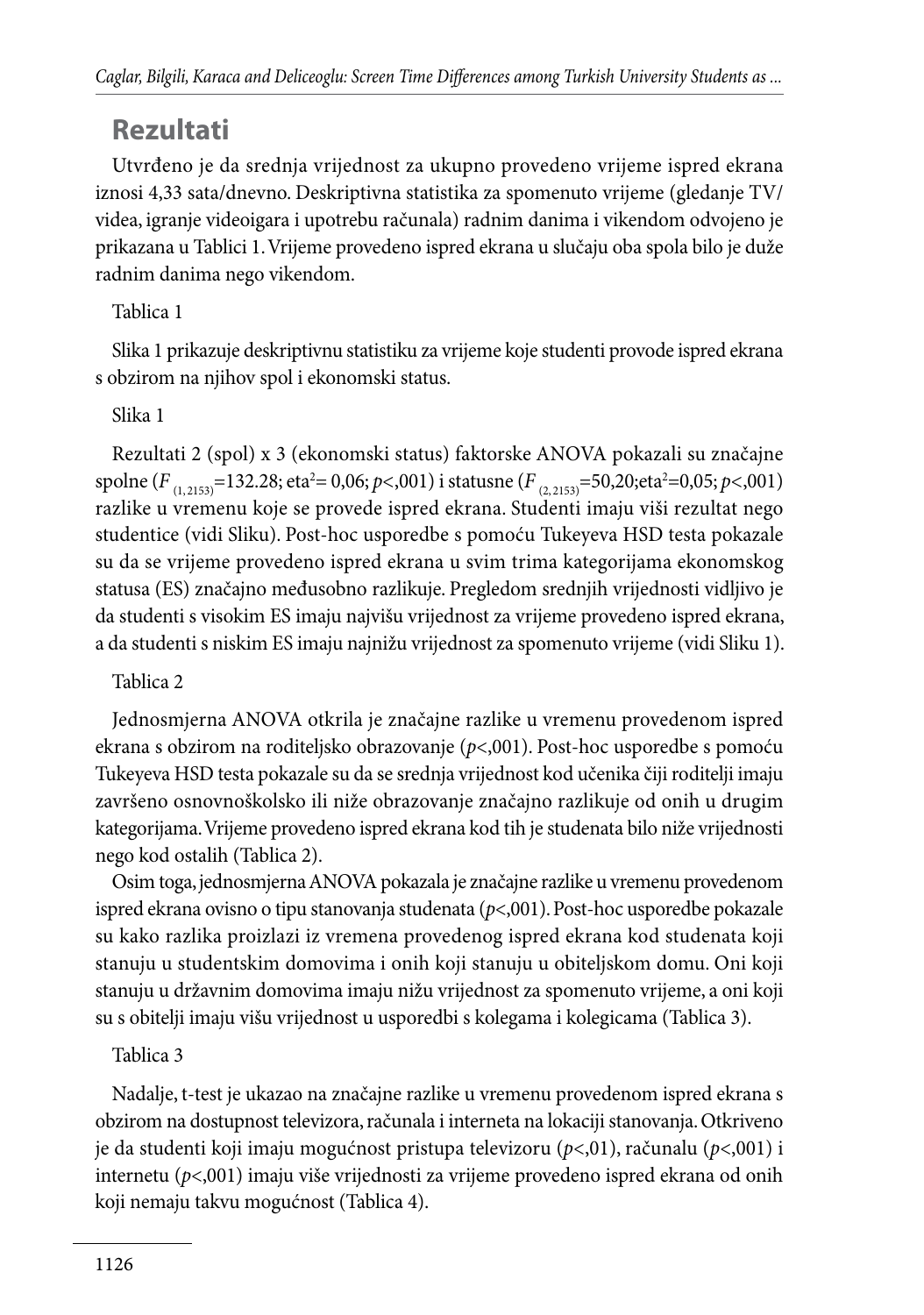#### Tablica 4

Štoviše, postoje značajne razlike u vremenu provedenom ispred ekrana ovisno o tome imaju li studenti vlastitu sobu u kući u kojoj žive s obitelji, odnosno pristup televizoru, računalu i internetu u vlastitoj sobi (*p*<,001). Studenti koji imaju takve mogućnosti imaju više vrijednosti za vrijeme provedeno ispred ekrana od onih koji ih nemaju (Tablica 5).

#### Tablica 5

Kada se analizira vrijeme provedeno ispred ekrana s obzirom na broj članova, vidljivo je da studenti iz obitelji s četiri člana ili manje bilježe značajno više vrijednosti za vrijeme provedeno ispred ekrana u usporedbi s onima iz obitelji koje broje više od četiri člana (*p*<,001) (Tablica 6). Štoviše, jednosmjerna ANOVA pokazuje značajne razlike u vremenu provedenom ispred ekrana kada je u pitanju broj računala kod kuće (*p*<,001). Post-hoc usporedbe ukazuju na to da studenti koji uopće nemaju ili imaju samo jedno računalo imaju niže vrijednosti za vrijeme provedeno ispred ekrana od onih s dva ili više računala (Tablica 6).

Tablica 6

#### **Rasprava**

U ovom su istraživanju istražene razlike u vremenu provedenom ispred ekrana kao pokazatelju sjedilačkog stila života s obzirom na društveno-demografske varijable (spol, ekonomski status, roditeljsko obrazovanje, pristup tehnologiji itd.) sveučilišnih studenata**.** Utvrđeno je kako je vrijednost za vrijeme provedeno ispred ekrana kao jedan od glavnih pokazatelja neaktivnosti sasvim visoka kod sveučilišnih studenata. Kod svih je ispitanika također zabilježeno da provode duže vremena ispred ekrana radnim danima nego vikendom. Kao što je prije spomenuto, u mnogim se europskim zemljama u prosjeku 40 % slobodnog vremena dnevno, a u Australiji 50 %, provodi u gledanju televizije. To odgovara dnevnom gledanju televizije od oko 3,5 do 4,0 sata. U SAD-u prosječan broj sati dnevno provedenih u gledanju televizije iznosi 5 sati (Grontved i Hu, 2011). Kada su u pitanju sveučilišni studenti, američki studenti provedu u prosjeku 2,41 sat dnevno ispred ekrana, od toga 61,26 minuta gledaju televiziju (Fountaine i sur., 2011). Slično tome, vrijeme koje britanski studenti dnevno provedu uz tehnologije (gledanje televizije, računalne igre i računalo) iznosi 2,24 sata (Rouse i Biddle, 2010). Prosječno vrijeme provedeno ispred ekrana (4,33 sata/dnevno) kod studenata u ovom istraživanju iznosi mnogo više nego u slučaju američkih i britanskih studenata. Međutim, sveučilišni studenti u Turskoj imaju nižu vrijednost od tajlandskih studenata koji u prosjeku dnevno provedu 5,3 sati na internetu (Peltzer i sur., 2014). Ne postoje nikakve smjernice za odrasle i količinu njihovih sjedilačkih aktivnosti da bi se prevenirao zdravstveni rizik. Osim toga, kada su u pitanju djeca i adolescenti, preporuka je da ne provode više od 2 sata dnevno ispred ekrana. Sličan prijedlog za odrasle (ne više od 2 sata dnevno) može biti praktičan početak u tome smjeru (Healy, Dunstan, Salmon, Shaw, Zimmet, i Owen,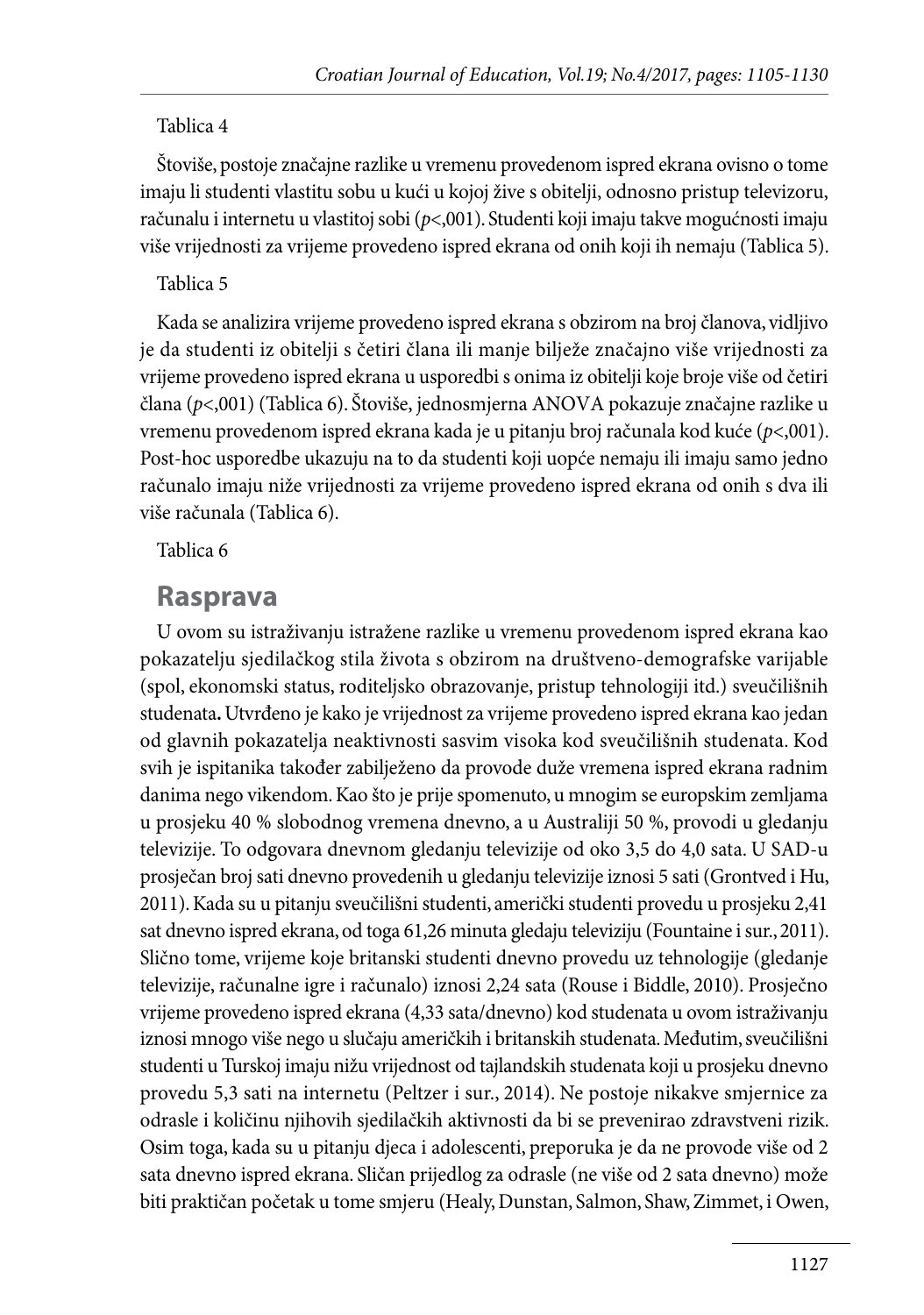2008). Polazeći od spomenutoga, vrijeme provedeno ispred ekrana u slučaju mladih odraslih osoba bilo je daleko iznad preporučene razine (4,33 sata dnevno za cjelokupan uzorak). Kao jedan od pokazatelja neaktivnosti, ta situacija povećava mogući rizik od zdravstvenih problema u odrasloj dobi, što je već navedeno.

U ovom su istraživanju rezultati pokazali značajne spolne razlike u vremenu provedenom ispred ekrana. Studenti su više nego studentice uključeni u aktivnosti ispred ekrana. Fountaine i sur. (2011) slično su utvrdili da sveučilišni studenti značajno više vremena provode ispred ekrana općenito i gledajući televiziju nego njihove kolegice. Brojna istraživanja (Iannotti, Janssen, Haug, Kololo, Annaheim, i Borraccino, 2009; Karaca, Çağlar, Bilgili, i Ayaz, 2011; Rideout, Foehr, i Roberts, 2010) na uzorku adolescenata pokazuju da dječaci više nego djevojčice provode vrijeme ispred ekrana, pri čemu se najveća razlika očituje kod igranja igara s pomoću konzole i računala. Rouse i Biddle (2010) su također otkrili da sveučilišni studenti provode više vremena igrajući računalne igre u usporedbi sa studenticama, što je slično rezultatima koje su dobili Ogletree i Drake (2007) u svom istraživanju s učenicima. Navedene spolne razlike mogu biti u funkciji društvenih utjecaja i kulturnih čimbenika. Studentice koje žive sa svojim obiteljima možda pomažu majkama pri obavljanju kućnih poslova, kao što su kuhanje, čišćenje i slično, a studenti su možda više uključeni u gledanje televizije i igranje računalnih ili videoigara poput svojih očeva. Blair (1992) je pokazao da količina kućnih poslova koju obavlja svaki od roditelja bitno utječe na količinu kućnih poslova koju obavlja dijete istog spola (Cunningham, 2001). U Turskoj kućne poslove uglavnom obavljaju žene, a muškarci kod kuće često imaju pasivnu ulogu ili daju potporu (Savaş-Gün, Pirtini, Çelik, i Başçı, 2008). Stoga studenti, barem oni koji žive sa svojim obiteljima, mogu imati više slobodnog vremena, pa su duže ispred ekrana. No, kućni poslovi ne moraju biti jedini razlog zbog kojeg studentice povode kraće vrijeme ispred ekrana. Prema Hagerovu istraživanju (2006), studentice mogu preferirati neke druge oblike sjedilačkog ponašanja, kao što su vođenje telefonskih razgovora, pisanje domaće zadaće i čitanje knjige. Kao dokaz tome spomenimo da Rouse i Biddle (2010) izvješćuju kako studentice provode znatno više vremena "sjedeći i razgovarajući" u usporedbi sa studentima. Nadalje, Fountaine i sur. (2011) su utvrdili da su studentice vremenski znatno više angažirane u pisanju domaće zadaće nego njihovi kolege.

Kada se analizira ekonomski status, rezultati pokazuju da studenti čiji je ekonomski status loš imaju niže vrijednosti za vrijeme provedeno ispred ekrana. Osim toga, studenti koji imaju pristup televizoru, računalu i internetu u svom domu, oni koji imaju dva ili više računala kod kuće, oni koji žive u obitelji, oni koji imaju svoju sobu u obiteljskom domu i oni koji imaju televizor, računalo i internet u svojoj sobi duže provode vrijeme ispred ekrana od studenata koji nemaju takve mogućnosti. Navedeni rezultati odgovaraju onima iz istraživanja koja nalazimo u literaturi. Primjerice, Van Dyck i sur. (2011) ukazuju na pozitivan odnos između broja kućnih računala i korištenja interneta u slobodno vrijeme. U istraživanju na uzorku brazilskih odraslih ispitanika, Mielke i sur. (2014) izvješćuju da je kućna uporaba računala češća među mladim odraslim osobama i onima koje pripadaju skupinama čiji je društveno-ekonomski status visok. Prema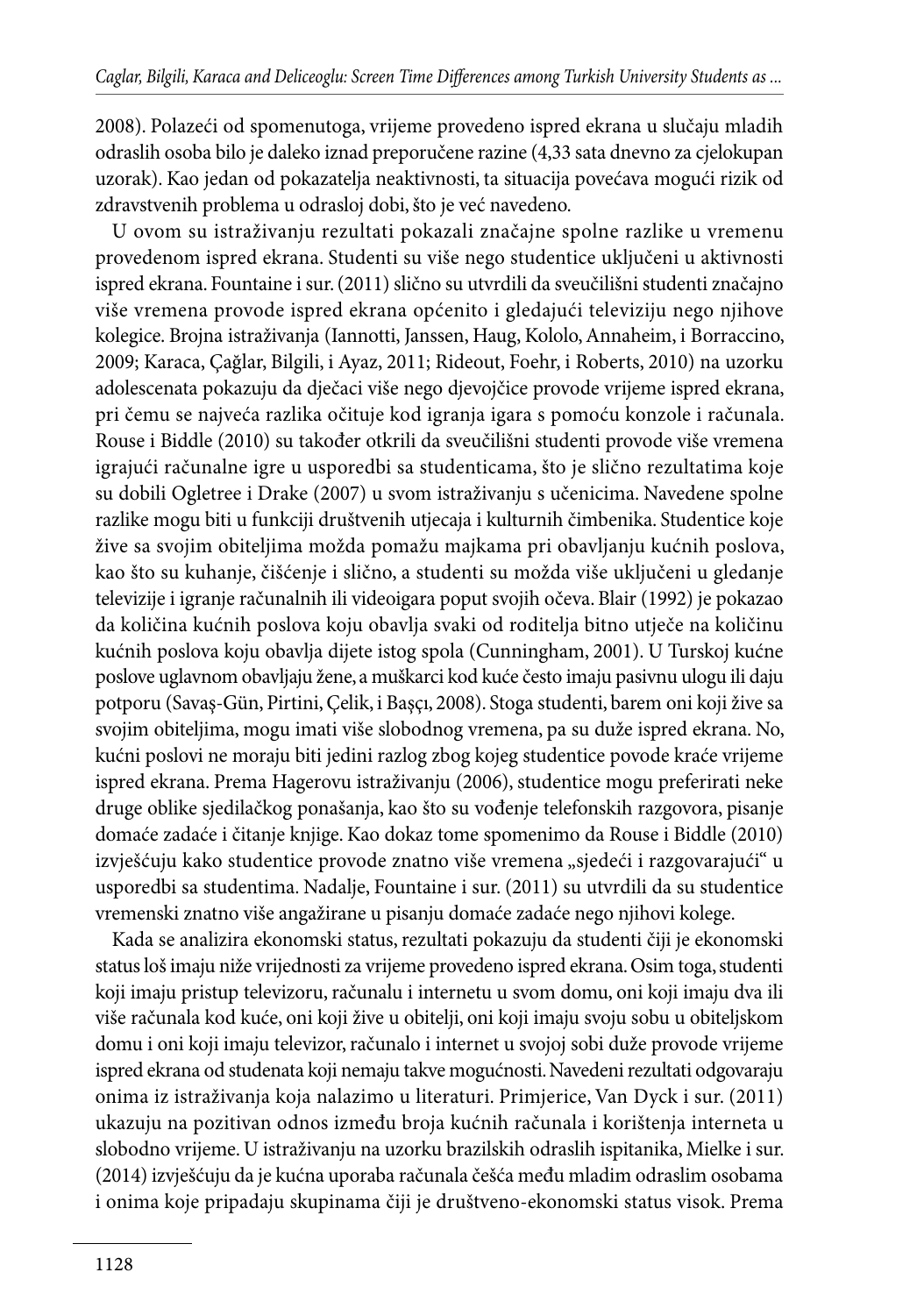nekim istraživanjima (Ramirez, Norman, Rosenberg, Kerr, Saelens, Durant, i Sallis, 2011; Wethington, Pan, i Sherry, 2013) na uzorku adolescenata, televizor ili sustav za videoigre u spavaćoj sobi pozitivno je povezan s vremenom provedenim ispred ekrana. Na sličan način, druga istraživanja (de Jong, Visscher, HiraSing, Heymans, Seidel, i Renders, 2013; Tandon, Zhou, Sallis, Cain, Lawrence, i Saelens, 2012; Wethington i sur., 2013) provedena s djecom ukazuju na neke bitne odrednice gledanja televizije, kao što su broj televizora u domaćinstvu i njihovo prisustvo u dječjoj sobi. U istraživanju sa sveučilišnim studentima u Belgiji, Deliens i sur. (2015) navode kako dostupnost TV prijemnika ili računala utječe na njihove sjedilačke aktivnosti. Nalazi u ovom istraživanju mogli bi se objasniti društveno-ekonomskih statusom studenata zato što su sve te varijable povezane s obiteljskim primanjima. Studenti čiji je ekonomski status visok imaju na raspolaganju takve mogućnosti više nego ostali. Pristup tehnološkim izvorima kao što je internet vjerojatno će biti veći nego kod ostalih kolega i kolegica. Prema podacima Svjetske banke (2014), stopa posjedovanja TV-prijemnika u turskim domovima iznosila je 98 % (podaci od 2005. do 2013. god.), posjedovanja računala iznosila je 52,9 % (podaci za 2013. god.), a stopa onih koji se koriste internetom iznosila je 46,3 % (podaci za 2013. god.). U svjetlu navedenih podataka, učenici čiji je ekonomski status nizak mogli bi provoditi kraće vrijeme ispred ekrana zbog toga što nemaju tehnološki uređaj kao što je osobno računalo, konzola za videoigre i slično, što bi moglo produžiti spomenuto vrijeme.

U ovom su istraživanju studenti, čiji roditelji imaju završeno osnovnoškolsko obrazovanje ili manje od toga, imali značajno niže vrijednosti kada je u pitanju vrijeme provedeno ispred ekrana. Kada je obrazovna razina turskih roditelja niska (u ovom istraživanju, osnovna škola ili manje od toga), pojedinci često nemaju primanja koja bi omogućila nabavu tehnoloških uređaja. Drugim riječima, taj podatak možda proizlazi iz nedostatka bilo kakvog ili neznatnog pristupa spomenutim tehnološkim izvorima. Suprotno tome, u nekim se istraživanjima (Common Sense Media, 2013; Øverby, Klepp, i Bere, 2013) na uzorku zapadnjačke djece navodi kako djeca čiji roditelji imaju sveučilišno obrazovanje i viši status provode kraće vrijeme ispred ekrana. Druga istraživanja na uzorku adolescenata ukazuju na to da je niža obrazovna razina roditelja povezana s više vremena provedenog ispred televizora (Babey, Hastert, i Wolstein, 2013). Tvrdi se da će roditelji čija je obrazovna razina viša vjerojatno slijediti savjete o zdravlju i ponašati se u skladu s njima (Øverby i sur., 2013). Dakle, njihova bi djeca mogla provoditi kraće vrijeme ispred ekrana. Znakovit aspekt ovog istraživanja odnosi se na to da oni čiji su roditelji obrazovaniji također više vremena provode ispred ekrana, što bi se moglo smatrati određenim upozorenjem i ukazati na potrebu podizanja svjesnosti roditelja o zdravstvenim rizicima čiji je uzrok ispred ekrana dugo provedeno vrijeme. Štoviše, sveučilišni studenti trebali bi biti svjesni mogućih štetnih učinaka dugog boravka ispred ekrana na njihovo zdravlje.

## **Zaključci**

Ovo istraživanje ukazuje na to da je sjedilačko ponašanje koje se temelji na vremenu provedenom ispred ekrana sasvim zastupljeno među sveučilišnim studentima u